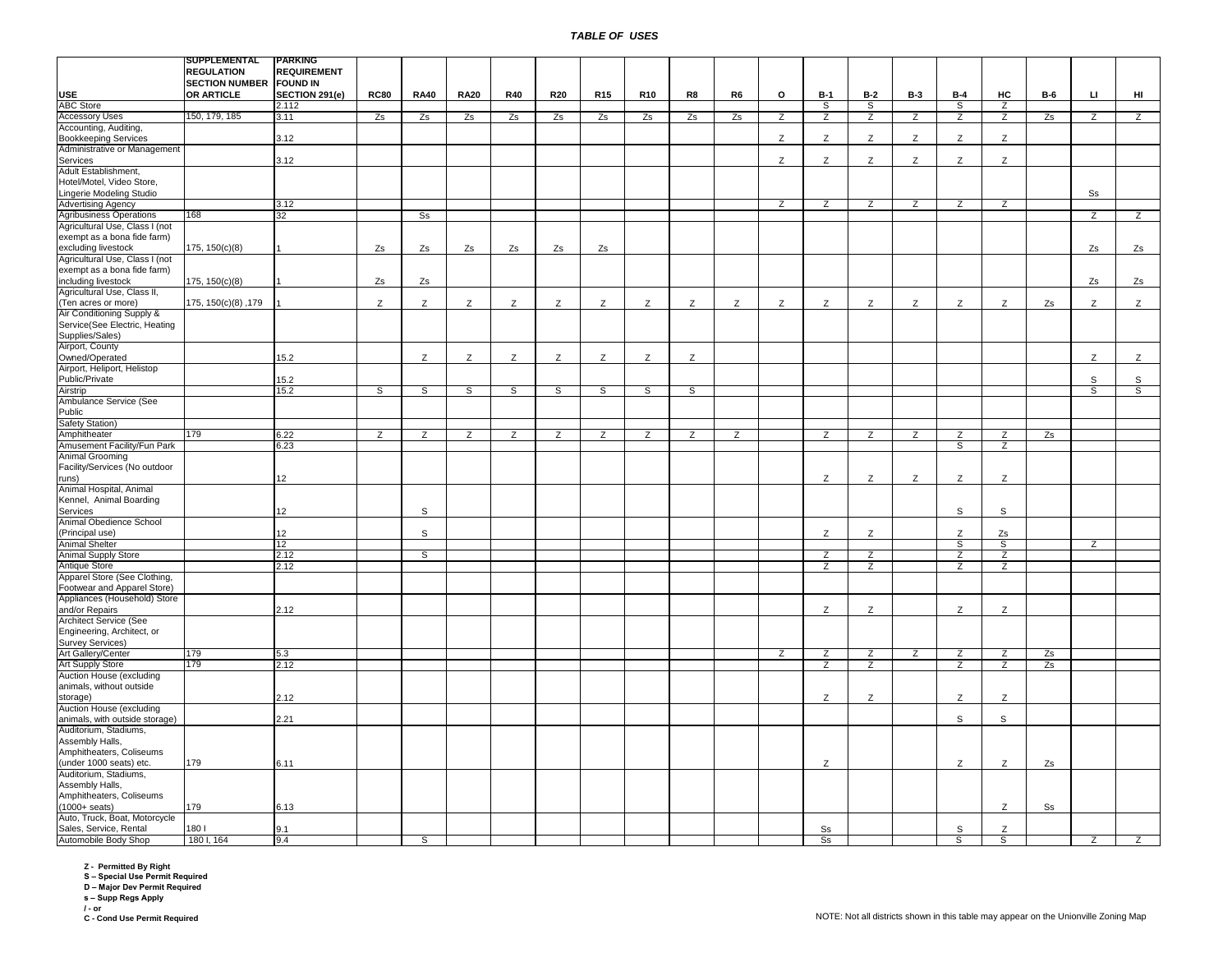|                                       | SUPPLEMENTAL                   | <b>PARKING</b>     |             |                   |                |                        |                |                        |                        |                |                |                |                |                |                |                        |                |                |     |                |
|---------------------------------------|--------------------------------|--------------------|-------------|-------------------|----------------|------------------------|----------------|------------------------|------------------------|----------------|----------------|----------------|----------------|----------------|----------------|------------------------|----------------|----------------|-----|----------------|
|                                       | <b>REGULATION</b>              | <b>REQUIREMENT</b> |             |                   |                |                        |                |                        |                        |                |                |                |                |                |                |                        |                |                |     |                |
|                                       | <b>SECTION NUMBER FOUND IN</b> |                    |             |                   |                |                        |                |                        |                        |                |                |                |                |                |                |                        |                |                |     |                |
| <b>USE</b>                            | OR ARTICLE                     | SECTION 291(e)     | <b>RC80</b> | <b>RA40</b>       | <b>RA20</b>    | <b>R40</b>             | <b>R20</b>     | R <sub>15</sub>        | <b>R10</b>             | R8             | R <sub>6</sub> | o              | <b>B-1</b>     | $B-2$          | <b>B-3</b>     | $B-4$                  | HC             | <b>B-6</b>     | LI. | HI             |
|                                       |                                |                    |             |                   |                |                        |                |                        |                        |                |                |                |                |                |                |                        |                |                |     |                |
| Automobile Broker (wholesale,         |                                |                    |             |                   |                |                        |                |                        |                        |                |                |                |                |                |                |                        |                |                |     |                |
| with no sales lots)                   |                                | 3.11               |             |                   |                |                        |                |                        |                        |                |                |                | Ζ              | Z              | Z              | Z                      | Z              |                |     |                |
| Automobile Club                       |                                | 3.11               |             |                   |                |                        |                |                        |                        |                |                |                | $\overline{z}$ | $\overline{z}$ | $\overline{z}$ | $\overline{z}$         | $\overline{z}$ |                |     |                |
| Automobile Detailing Shop             |                                | 9.4                |             | S                 |                |                        |                |                        |                        |                |                |                | S              |                |                | S                      | S              |                |     |                |
| Automobile Parking Lot                |                                |                    |             |                   |                |                        |                |                        |                        |                |                |                |                |                |                |                        |                |                |     |                |
| (Principal Use)                       | 179                            |                    |             |                   |                |                        |                |                        |                        |                |                |                | Z              | Z              | Z              | Z                      | Z              | Zs             |     |                |
|                                       |                                |                    |             |                   |                |                        |                |                        |                        |                |                |                |                |                |                |                        |                |                |     |                |
| Automobile Parts and Repair           |                                |                    |             |                   |                |                        |                |                        |                        |                |                |                |                |                |                |                        |                |                |     |                |
| Shop                                  | 180 I, 164                     | 9.4                |             | S                 |                |                        |                |                        |                        |                |                |                | S <sub>S</sub> |                |                | $\mathsf{s}$           | $\mathsf{s}$   |                | Z   | Z              |
| Automobile Parts and Supply           |                                |                    |             |                   |                |                        |                |                        |                        |                |                |                |                |                |                |                        |                |                |     |                |
| Store                                 |                                | 2.12               |             |                   |                |                        |                |                        |                        |                |                |                | Z              | Z              |                | Z                      | Z              |                |     |                |
| Automobile Rental Company             |                                |                    |             |                   |                |                        |                |                        |                        |                |                |                |                |                |                |                        |                |                |     |                |
|                                       |                                |                    |             |                   |                |                        |                |                        |                        |                |                |                |                |                |                |                        |                |                |     |                |
| (See Auto, TruckRental)               |                                |                    |             |                   |                |                        |                |                        |                        |                |                |                |                |                |                |                        |                |                |     |                |
| Automobile Salvage Yards              |                                |                    |             |                   |                |                        |                |                        |                        |                |                |                |                |                |                |                        |                |                |     |                |
| (See Junkyard and Auto                |                                |                    |             |                   |                |                        |                |                        |                        |                |                |                |                |                |                |                        |                |                |     |                |
| Salvage)                              |                                |                    |             |                   |                |                        |                |                        |                        |                |                |                |                |                |                |                        |                |                |     |                |
| Automobile Service Station            |                                |                    |             |                   |                |                        |                |                        |                        |                |                |                |                |                |                |                        |                |                |     |                |
|                                       |                                | 9.3                |             | S <sub>S</sub>    |                |                        |                |                        |                        |                |                |                | S <sub>S</sub> | S <sub>S</sub> |                |                        |                |                |     |                |
| and Gasoline                          | 165, 184                       |                    |             |                   |                |                        |                |                        |                        |                |                |                |                |                |                | $\textsf{S}\textsf{s}$ | Zs             |                |     |                |
| Automobile Towing &                   |                                |                    |             |                   |                |                        |                |                        |                        |                |                |                |                |                |                |                        |                |                |     |                |
| <b>Wrecking Service</b>               |                                | 2.13               |             |                   |                |                        |                |                        |                        |                |                |                |                |                |                | $\mathsf{s}$           | Z              |                | Z   | Z              |
| Automobile Wash                       | 165                            | 9.5                |             | S <sub>s</sub>    |                |                        |                |                        |                        |                |                |                |                | s <sub>s</sub> |                | S <sub>S</sub>         | Zs             |                |     |                |
| Automobile/Motorcycle Race            |                                |                    |             |                   |                |                        |                |                        |                        |                |                |                |                |                |                |                        |                |                |     |                |
| Track                                 |                                | 6.25               |             |                   |                |                        |                |                        |                        |                |                |                |                |                |                |                        |                |                |     | S              |
|                                       |                                |                    |             |                   |                |                        |                |                        |                        |                |                |                |                |                |                |                        |                |                |     |                |
| <b>Bakery (Retail)</b>                |                                | 2.12               |             |                   |                |                        |                |                        |                        |                |                |                | Z              | Z              |                | z                      | Z              |                |     |                |
| Bakery (Wholesale)                    |                                | 2.13               |             |                   |                |                        |                |                        |                        |                |                |                |                |                |                | z                      | z              |                | Z   | z              |
| Banks, Savings and Loan,              |                                |                    |             |                   |                |                        |                |                        |                        |                |                |                |                |                |                |                        |                |                |     |                |
| Credit Unions, Bank Teller            |                                |                    |             |                   |                |                        |                |                        |                        |                |                |                |                |                |                |                        |                |                |     |                |
| Machines                              | 179                            | 3.23               |             |                   |                |                        |                |                        |                        |                |                | Z              | Z              | Z              | z              | Z                      | Z              | Zs             |     |                |
|                                       |                                |                    |             |                   |                |                        |                |                        |                        |                |                |                |                |                |                |                        |                |                |     |                |
| <b>Barber Shop</b>                    |                                | 2.12               |             |                   |                |                        |                |                        |                        |                |                | $\overline{z}$ | $\overline{z}$ | $\overline{z}$ |                | $\overline{z}$         | $\overline{z}$ |                |     |                |
| <b>Baseball Hitting Range</b>         |                                | 6.23               |             |                   |                |                        |                |                        |                        |                |                |                |                |                |                | ड                      | $\overline{z}$ |                |     |                |
| <b>Beauty Shop</b>                    |                                | 2.12               |             |                   |                |                        |                |                        |                        |                |                | $\overline{z}$ | $\overline{z}$ | $\overline{z}$ |                | $\overline{z}$         | $\overline{z}$ |                |     |                |
| <b>Beauty Supply</b>                  |                                |                    |             |                   |                |                        |                |                        |                        |                |                |                |                |                |                |                        |                |                |     |                |
| Store/Cosmetics Store                 |                                | 2.12               |             |                   |                |                        |                |                        |                        |                |                |                | Z              | Z              |                | Z                      | Z              |                |     |                |
| Bed and Breakfast Inn                 | 172                            | 1.52               |             | S <sub>s</sub>    | S <sub>S</sub> |                        |                |                        | s <sub>s</sub>         |                |                |                | Zs             | Zs             | Zs             | Zs                     | $\overline{z}$ |                |     |                |
|                                       |                                |                    |             |                   |                |                        |                |                        |                        |                |                |                |                |                |                |                        |                |                |     |                |
| <b>Bicycle Sales/Service</b>          |                                | 2.12               |             |                   |                |                        |                |                        |                        |                |                |                | Z              | $\overline{z}$ |                | $\overline{z}$         | Z              |                |     |                |
| <b>Billiard Parlor</b>                |                                | 6.11               |             |                   |                |                        |                |                        |                        |                |                |                | $\overline{z}$ |                |                | $\overline{z}$         | $\overline{z}$ |                |     |                |
| <b>Bingo Parlor</b>                   |                                | 6.11               |             |                   |                |                        |                |                        |                        |                |                |                | $\overline{z}$ |                |                | $\overline{z}$         | $\overline{z}$ |                |     |                |
| <b>Blueprint and Drafting Service</b> |                                | 3.11               |             |                   |                |                        |                |                        |                        |                |                | Z              | Z              | Z              | Z              | Z                      | Z              |                |     |                |
| Boat and Trailer/Sales (See           |                                |                    |             |                   |                |                        |                |                        |                        |                |                |                |                |                |                |                        |                |                |     |                |
|                                       |                                |                    |             |                   |                |                        |                |                        |                        |                |                |                |                |                |                |                        |                |                |     |                |
| Auto, TruckSales)                     |                                |                    |             |                   |                |                        |                |                        |                        |                |                |                |                |                |                |                        |                |                |     |                |
| <b>Book Store</b>                     | 179                            | 2.12               |             |                   |                |                        |                |                        |                        |                |                |                | $\overline{z}$ | Z              |                | Z                      | Ζ              | Zs             |     |                |
| <b>Bottling Works</b>                 |                                | 4.12               |             |                   |                |                        |                |                        |                        |                |                |                |                |                |                | S                      | z              |                | Z   | $\overline{z}$ |
| <b>Bowling Lanes</b>                  | 179                            | 6.11               |             |                   |                |                        |                |                        |                        |                |                |                | Z              |                |                | z                      | Z              | Zs             |     |                |
| <b>Building Materials and</b>         |                                |                    |             |                   |                |                        |                |                        |                        |                |                |                |                |                |                |                        |                |                |     |                |
| Home Decorating Center                |                                | 2.21               |             |                   |                |                        |                |                        |                        |                |                |                | S              | S              |                | S                      | S              |                |     |                |
|                                       |                                |                    |             |                   |                |                        |                |                        |                        |                |                |                |                |                |                |                        |                |                |     |                |
| <b>Building Material and</b>          |                                |                    |             |                   |                |                        |                |                        |                        |                |                |                |                |                |                |                        |                |                |     |                |
| Lumber Storage and Sales              |                                | 2.12               |             |                   |                |                        |                |                        |                        |                |                |                | $\mathbb S$    | s              |                | $\mathsf{s}$           | $\mathsf Z$    |                |     |                |
|                                       |                                |                    |             |                   |                |                        |                |                        |                        |                |                |                |                |                |                |                        |                |                |     |                |
| <b>Bus Charter Service Company</b>    |                                | 24                 |             |                   |                |                        |                |                        |                        |                |                |                |                |                |                |                        | Z              |                |     |                |
| Bus Terminal, Passenger               |                                | 24                 |             |                   |                |                        |                |                        |                        |                |                |                | ड              |                |                | ड                      | $\overline{z}$ |                |     |                |
|                                       |                                |                    |             |                   |                |                        |                |                        |                        |                |                |                |                |                |                |                        |                |                |     |                |
| <b>Business Park See Office</b>       |                                |                    |             |                   |                |                        |                |                        |                        |                |                |                |                |                |                |                        |                |                |     |                |
| Building)                             |                                |                    |             |                   |                |                        |                |                        |                        |                |                |                |                |                |                |                        |                |                |     |                |
|                                       |                                |                    |             |                   |                |                        |                |                        |                        |                |                |                |                |                |                |                        |                |                |     |                |
| Cabinet and Woodwork Shops            |                                |                    |             |                   |                |                        |                |                        |                        |                |                |                |                |                |                |                        |                |                |     |                |
| (all operations conducted             |                                |                    |             |                   |                |                        |                |                        |                        |                |                |                |                |                |                |                        |                |                |     |                |
| within fully enclosed building)       | 164                            | 4.11               |             | S                 |                |                        |                |                        |                        |                |                |                | Z              | Ζ              |                | Z                      | Z              |                | Z   | Z              |
|                                       |                                |                    |             |                   |                |                        |                |                        |                        |                |                |                |                |                |                |                        |                |                |     |                |
| Camera and Photography                |                                |                    |             |                   |                |                        |                |                        |                        |                |                |                |                |                |                |                        |                |                |     |                |
| Supply Store                          |                                | 2.12               |             |                   |                |                        |                |                        |                        |                |                |                | z              | z              |                | z                      | Z              |                |     |                |
| Camping & Recreational                |                                |                    |             |                   |                |                        |                |                        |                        |                |                |                |                |                |                |                        |                |                |     |                |
| Vehicle Park                          | 180H, Appendix G               | 6.27               |             | $S_{\frac{S}{2}}$ |                |                        |                |                        |                        |                |                |                |                |                |                |                        | S <sub>S</sub> |                |     |                |
| Campsite, Primitive                   |                                |                    | Zs          | Zs                | Zs             | Zs                     | Zs             |                        | Zs                     | Zs             | Zs             |                |                |                | Zs             |                        |                |                | Zs  |                |
|                                       | Appendix G                     | 6.27               |             |                   |                |                        |                | Zs                     |                        |                |                |                | Zs             | Zs             |                | Zs                     | Zs             |                |     | Zs             |
| Candy and Nut Store                   |                                | 2.12               |             |                   |                |                        |                |                        |                        |                |                |                | z              | z              |                | z                      | Z              |                |     |                |
| Car Wash (See Automobile              |                                |                    |             |                   |                |                        |                |                        |                        |                |                |                |                |                |                |                        |                |                |     |                |
| Wash)                                 |                                |                    |             |                   |                |                        |                |                        |                        |                |                |                |                |                |                |                        |                |                |     |                |
| Card Shop (See Gift, Novelty          |                                |                    |             |                   |                |                        |                |                        |                        |                |                |                |                |                |                |                        |                |                |     |                |
| and Souvenir Store)                   |                                |                    |             |                   |                |                        |                |                        |                        |                |                |                |                |                |                |                        |                |                |     |                |
|                                       |                                |                    |             |                   |                |                        |                |                        |                        |                |                |                |                |                |                |                        |                |                |     |                |
| Carnivals, Circus, Festivals,         |                                |                    |             |                   |                |                        |                |                        |                        |                |                |                |                |                |                |                        |                |                |     |                |
| Fairs                                 | 161, 179                       | 33                 | Ss          | $\rm{Ss}$         | $\rm{Ss}$      | $\texttt{S}\texttt{s}$ | S <sub>S</sub> | $\texttt{S}\texttt{s}$ | $\texttt{S}\texttt{s}$ | S <sub>S</sub> | S <sub>S</sub> | S <sub>S</sub> | S <sub>S</sub> | Ss             | S <sub>S</sub> | Ss                     | S <sub>S</sub> | S <sub>S</sub> | Ss  | S <sub>S</sub> |
| Carpet Store (See Floor               |                                |                    |             |                   |                |                        |                |                        |                        |                |                |                |                |                |                |                        |                |                |     |                |
| Covering Store)                       |                                |                    |             |                   |                |                        |                |                        |                        |                |                |                |                |                |                |                        |                |                |     |                |

**Z - Permitted By Right S – Special Use Permit Required D – Major Dev Permit Required s – Supp Regs Apply**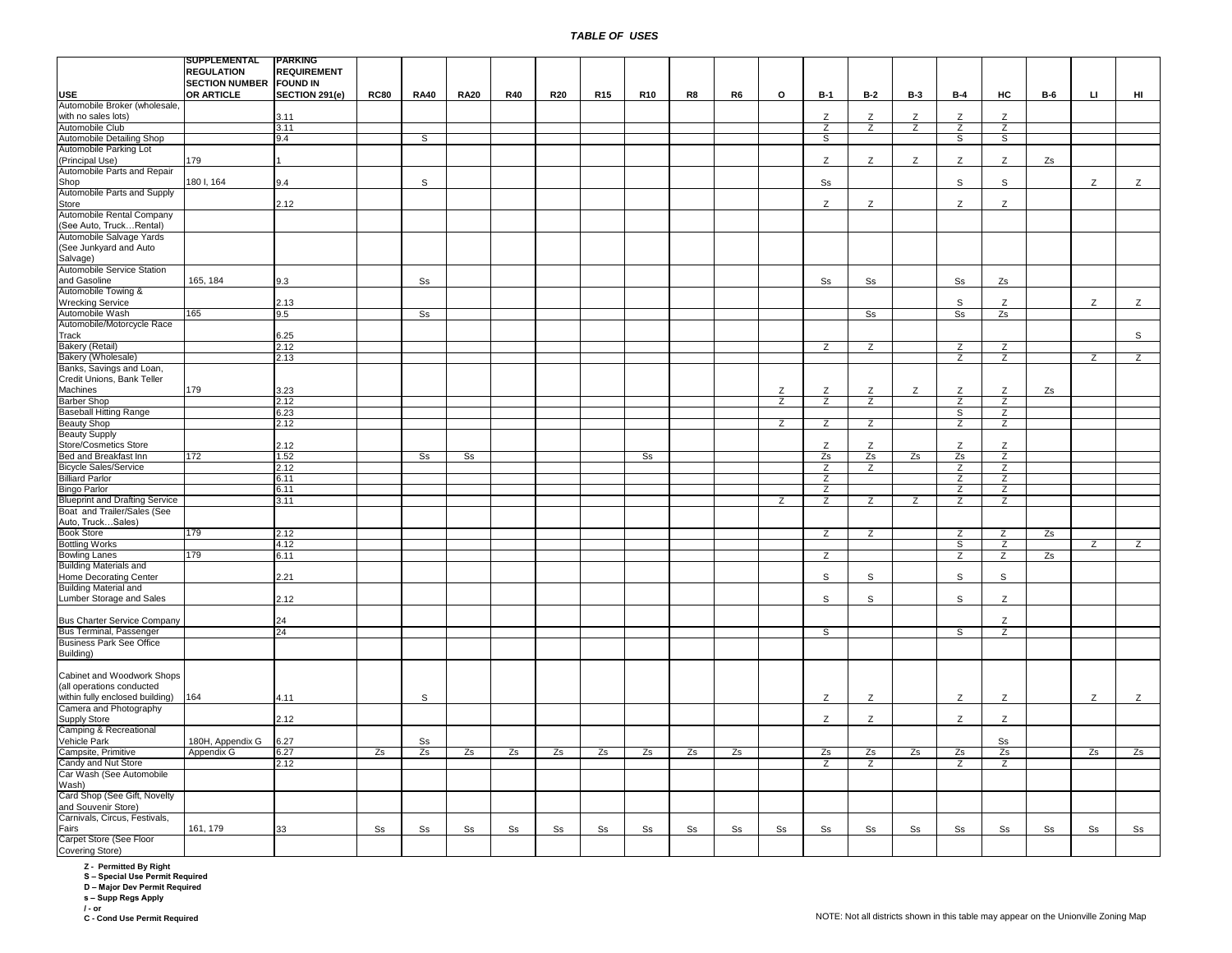|                                   | SUPPLEMENTAL                   | <b>PARKING</b>     |                        |                |                |                |                |                |                |             |              |    |                |                |            |                |                        |                |     |                |
|-----------------------------------|--------------------------------|--------------------|------------------------|----------------|----------------|----------------|----------------|----------------|----------------|-------------|--------------|----|----------------|----------------|------------|----------------|------------------------|----------------|-----|----------------|
|                                   | <b>REGULATION</b>              | <b>REQUIREMENT</b> |                        |                |                |                |                |                |                |             |              |    |                |                |            |                |                        |                |     |                |
|                                   | <b>SECTION NUMBER FOUND IN</b> |                    |                        |                |                |                |                |                |                |             |              |    |                |                |            |                |                        |                |     |                |
| <b>USE</b>                        | <b>OR ARTICLE</b>              | SECTION 291(e)     | <b>RC80</b>            | <b>RA40</b>    | <b>RA20</b>    | <b>R40</b>     | <b>R20</b>     | <b>R15</b>     | <b>R10</b>     | R8          | R6           | o  | $B-1$          | $B-2$          | <b>B-3</b> | $B-4$          | HC                     | <b>B-6</b>     | IJ. | HI             |
| <b>Catalogue Sales Store</b>      |                                | 2.12               |                        |                |                |                |                |                |                |             |              |    | Z              | Z              |            | $\overline{z}$ | $\overline{z}$         |                |     |                |
| CD, Tape, Record Store            |                                | 2.12               |                        |                |                |                |                |                |                |             |              |    | Z              | $\overline{z}$ |            | $\overline{z}$ | Z                      |                |     |                |
| Cemetery/Columbarium              |                                |                    |                        |                |                |                |                |                |                |             |              |    |                |                |            |                |                        |                |     |                |
|                                   |                                |                    |                        |                |                |                |                |                |                |             |              |    |                |                |            |                |                        |                |     |                |
| (Accessory Use)                   | 176, 179                       | 33                 | Zs                     | Zs             | Zs             | Zs             | Zs             | Zs             | Zs             | Zs          | Zs           | Zs | Zs             | Zs             | Zs         | Zs             | Zs                     | Zs             |     |                |
| Cemetery/Columbarium              |                                |                    |                        |                |                |                |                |                |                |             |              |    |                |                |            |                |                        |                |     |                |
| (Principal Use)                   | 176                            | 33                 | $\texttt{S}\texttt{s}$ | Ss             | S <sub>S</sub> | S <sub>S</sub> | S <sub>S</sub> | Ss             |                |             |              |    |                |                |            |                | $\texttt{S}\texttt{s}$ |                |     |                |
| Check Cashing Establishment       |                                | 2.12               |                        |                |                |                |                |                |                |             |              |    | $\overline{z}$ | Z              |            | Z              | $\overline{z}$         |                |     |                |
| Child Care Home                   |                                | 1.4                | s                      | S              | $\overline{s}$ | S              | s              | S              | S              | s           | S            | S  | s              | s              | S          | S              | s                      |                |     |                |
| Child Care Institution            |                                | 7.2                |                        | S              | S              |                | S              | S              | S              | S           | S            | S  |                |                |            | S              | Z                      |                |     |                |
| China and Tableware Shop          |                                | 2.12               |                        |                |                |                |                |                |                |             |              |    | $\overline{z}$ | $\overline{z}$ |            | $\overline{z}$ | $\overline{z}$         |                |     |                |
|                                   |                                |                    |                        |                |                |                |                |                |                |             |              |    |                |                |            |                |                        |                |     |                |
| Churches, Places of               |                                |                    |                        |                |                |                |                |                |                |             |              |    |                |                |            |                |                        |                |     |                |
| Worship/Synagogues/Temples        | 179                            | 5.2                | Z                      | Z              | Z              | Z              | Z              | Z              | Z              | Z           | Z            | Z  | Z              | Z              | Z          | Z              | Z                      | Zs             |     |                |
| Civil Defense Operation (See      |                                |                    |                        |                |                |                |                |                |                |             |              |    |                |                |            |                |                        |                |     |                |
|                                   |                                |                    |                        |                |                |                |                |                |                |             |              |    |                |                |            |                |                        |                |     |                |
| Public Safety Station)            |                                |                    |                        |                |                |                |                |                |                |             |              |    |                |                |            |                |                        |                |     |                |
| Cleaning and Maintenance          |                                |                    |                        |                |                |                |                |                |                |             |              |    |                |                |            |                |                        |                |     |                |
| Service, Building (no outside     |                                |                    |                        |                |                |                |                |                |                |             |              |    |                |                |            |                |                        |                |     |                |
| storage)                          |                                | 3.12               |                        |                |                |                |                |                |                |             |              |    | Z              | Z              |            | Z              | Z                      |                |     |                |
| Clock and Watch Sales and         |                                |                    |                        |                |                |                |                |                |                |             |              |    |                |                |            |                |                        |                |     |                |
| Repair Shop                       |                                | 2.12               |                        |                |                |                |                |                |                |             |              |    | Z              | Z              |            | Z              | Z                      |                |     |                |
| Clothing, Footwear, and           |                                |                    |                        |                |                |                |                |                |                |             |              |    |                |                |            |                |                        |                |     |                |
| <b>Apparel Store</b>              |                                | 2.12               |                        |                |                |                |                |                |                |             |              |    | z              | Z              |            | z              | Z                      |                |     |                |
| Coin and Stamp Shop               |                                | 2.12               |                        |                |                |                |                |                |                |             |              |    | Z              | Z              |            | $\overline{z}$ | Z                      |                |     |                |
|                                   | 179                            | 5.13               |                        |                |                |                |                |                |                |             |              |    |                |                |            |                |                        | Zs             |     |                |
| College/University                |                                |                    |                        |                |                |                |                |                |                |             |              |    |                |                |            |                |                        |                |     |                |
| <b>Commercial Vehicle Storage</b> |                                |                    |                        |                |                |                |                |                |                |             |              |    |                |                |            |                |                        |                |     |                |
| and Operations Center             |                                | 10.2               |                        |                |                |                |                |                |                |             |              |    |                |                |            | S              | Z                      |                | Z   | Z              |
| <b>Community Centers</b>          |                                | 6.1                |                        |                |                |                |                |                |                |             |              |    | $\overline{z}$ | $\overline{z}$ |            | $\overline{z}$ | $\overline{z}$         |                |     |                |
| <b>Computer and Data</b>          |                                |                    |                        |                |                |                |                |                |                |             |              |    |                |                |            |                |                        |                |     |                |
| Processing Service                |                                | 2.12               |                        |                |                |                |                |                |                |             |              | Z  | Z              | Z              |            | Z              | Z                      |                |     |                |
| Computer Store (See Office        |                                |                    |                        |                |                |                |                |                |                |             |              |    |                |                |            |                |                        |                |     |                |
| <b>Equipment and Computer</b>     |                                |                    |                        |                |                |                |                |                |                |             |              |    |                |                |            |                |                        |                |     |                |
| Store                             |                                |                    |                        |                |                |                |                |                |                |             |              |    |                |                |            |                |                        |                |     |                |
| Condominium (See Dwelling,        |                                |                    |                        |                |                |                |                |                |                |             |              |    |                |                |            |                |                        |                |     |                |
|                                   |                                |                    |                        |                |                |                |                |                |                |             |              |    |                |                |            |                |                        |                |     |                |
| Multi-Family)                     |                                |                    |                        |                |                |                |                |                |                |             |              |    |                |                |            |                |                        |                |     |                |
| Consignment Shop (See             |                                |                    |                        |                |                |                |                |                |                |             |              |    |                |                |            |                |                        |                |     |                |
| Second Hand and                   |                                |                    |                        |                |                |                |                |                |                |             |              |    |                |                |            |                |                        |                |     |                |
| <b>Consignment Shops)</b>         |                                |                    |                        |                |                |                |                |                |                |             |              |    |                |                |            |                |                        |                |     |                |
| <b>Continuing Care Facilities</b> | 179, 180 L                     | 1.4                | s <sub>s</sub>         | s <sub>s</sub> | s <sub>s</sub> | S <sub>s</sub> | s <sub>s</sub> | S <sub>s</sub> | S <sub>S</sub> | s           | $\mathsf{s}$ | s  | s              | $\overline{s}$ | s          | s              | <sub>S</sub>           | S <sub>s</sub> |     |                |
| Contractors Offices and           |                                |                    |                        |                |                |                |                |                |                |             |              |    |                |                |            |                |                        |                |     |                |
| Storage Yard                      |                                | 10.2               |                        |                |                |                |                |                |                |             |              |    |                |                |            | ${\tt S}$      | Z                      |                | Z   | Z              |
| Convalescent Homes (See           |                                |                    |                        |                |                |                |                |                |                |             |              |    |                |                |            |                |                        |                |     |                |
|                                   |                                |                    |                        |                |                |                |                |                |                |             |              |    |                |                |            |                |                        |                |     |                |
| Rest Homes)                       |                                |                    |                        |                |                |                |                |                |                |             |              |    |                |                |            |                |                        |                |     |                |
| Convenience Stores (with          |                                |                    |                        |                |                |                |                |                |                |             |              |    |                |                |            |                |                        |                |     |                |
| Retail Fuel Sales), Mini-Marts,   |                                |                    |                        |                |                |                |                |                |                |             |              |    |                |                |            |                |                        |                |     |                |
| <b>Express Fuel</b>               | 165, 184                       | 2.111              |                        | Ss             |                |                |                |                |                |             |              |    | S <sub>S</sub> | S <sub>S</sub> |            | S <sub>S</sub> | Zs                     |                |     |                |
| Copying Service (See              |                                |                    |                        |                |                |                |                |                |                |             |              |    |                |                |            |                |                        |                |     |                |
| Photocopying Service)             |                                |                    |                        |                |                |                |                |                |                |             |              |    |                |                |            |                |                        |                |     |                |
| <b>Correctional Facility</b>      |                                | 34                 |                        |                |                |                |                |                |                |             |              |    | Z              | $\overline{z}$ | Z          | $\overline{z}$ | $\overline{z}$         |                | Z   | $\overline{z}$ |
| <b>Cosmetic Store (See Beauty</b> |                                |                    |                        |                |                |                |                |                |                |             |              |    |                |                |            |                |                        |                |     |                |
| Supply and Cosmetic Store)        |                                |                    |                        |                |                |                |                |                |                |             |              |    |                |                |            |                |                        |                |     |                |
| Costume Rental Store (See         |                                |                    |                        |                |                |                |                |                |                |             |              |    |                |                |            |                |                        |                |     |                |
|                                   |                                |                    |                        |                |                |                |                |                |                |             |              |    |                |                |            |                |                        |                |     |                |
| Formal Wear and Costume           |                                |                    |                        |                |                |                |                |                |                |             |              |    |                |                |            |                |                        |                |     |                |
| Rental Store)                     |                                |                    |                        |                |                |                |                |                |                |             |              |    |                |                |            |                |                        |                |     |                |
| Country Club (Principal Use)      |                                | 6.21               | s                      | S              | s              | S              | s              | S              | s              | S           | S            |    | Z              | Z              | Z          | Z              | Z                      |                |     |                |
| Craft Store (See Hobby, Toy,      |                                |                    |                        |                |                |                |                |                |                |             |              |    |                |                |            |                |                        |                |     |                |
| and Craft Shop)                   |                                |                    |                        |                |                |                |                |                |                |             |              |    |                |                |            |                |                        |                |     |                |
| <b>Craft Studio</b>               | 164                            | 4.11               |                        | S              |                |                |                |                |                |             |              |    | z              | z              |            | Z              | Z                      |                | z   | Z              |
| Crematorium                       |                                | 33                 |                        |                |                |                |                |                |                |             |              |    |                |                |            |                |                        |                | S   | ड              |
|                                   |                                |                    |                        |                |                |                |                |                |                |             |              |    |                |                |            |                |                        |                |     |                |
| Dairy Bars, Ice Cream Stores      |                                |                    |                        |                |                |                |                |                |                |             |              |    |                |                |            |                |                        |                |     |                |
|                                   |                                |                    |                        |                |                |                |                |                |                |             |              |    |                |                |            |                |                        |                |     |                |
| and Ice Cream Manufacturing       |                                |                    |                        |                |                |                |                |                |                |             |              |    |                |                |            |                |                        |                |     |                |
| for on-premise retail sales only  |                                | 2.113              |                        | $\mathbb S$    |                |                |                |                |                |             |              |    | Z              | Z              |            | Z              | Z                      |                |     |                |
| Dance School (See School for      |                                |                    |                        |                |                |                |                |                |                |             |              |    |                |                |            |                |                        |                |     |                |
| the Arts)                         |                                |                    |                        |                |                |                |                |                |                |             |              |    |                |                |            |                |                        |                |     |                |
| Day Care Center/Nursery           |                                |                    |                        |                |                |                |                |                |                |             |              |    |                |                |            |                |                        |                |     |                |
| School                            | 179                            | 22                 | S                      | S              | S              | S              | S              | S              | S              | $\mathsf S$ | $\mathbb S$  | Z  | Z              | Z              | Z          | Z              | Z                      | Zs             | S   | $\mathsf{s}$   |
| Day Care Center Assoc. with       |                                |                    |                        |                |                |                |                |                |                |             |              |    |                |                |            |                |                        |                |     |                |
| Church                            | 179                            | 5.2                | $\mathsf{s}$           | S              | S              | S              | S              | S              | S              | $\mathsf S$ | S            | Z  | Z              | Z              | Z          | Z              | Z                      | Zs             |     |                |
| <b>Department Store</b>           |                                |                    |                        |                |                |                |                |                |                |             |              |    |                |                |            |                |                        |                |     |                |
|                                   |                                | 2.12               |                        |                |                |                |                |                |                |             |              |    | Z              | $\overline{z}$ |            | $\overline{z}$ | $\overline{z}$         |                |     |                |

**Z - Permitted By Right S – Special Use Permit Required D – Major Dev Permit Required s – Supp Regs Apply**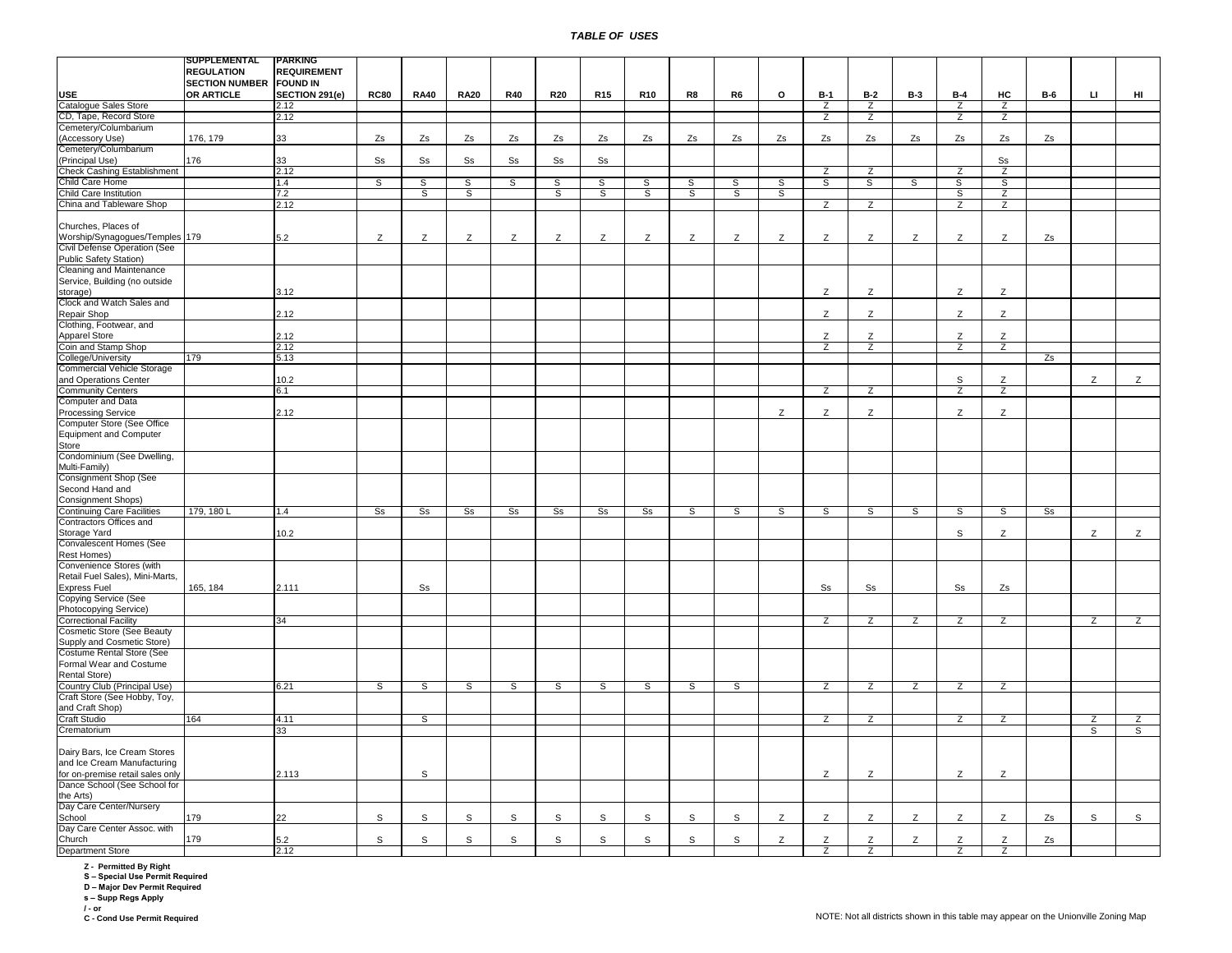|                                                           | SUPPLEMENTAL          | PARKING            |                        |                |                |                |                |                |                |                |                |                |                |                |                |                |                |                |                        |                |
|-----------------------------------------------------------|-----------------------|--------------------|------------------------|----------------|----------------|----------------|----------------|----------------|----------------|----------------|----------------|----------------|----------------|----------------|----------------|----------------|----------------|----------------|------------------------|----------------|
|                                                           | <b>REGULATION</b>     | <b>REQUIREMENT</b> |                        |                |                |                |                |                |                |                |                |                |                |                |                |                |                |                |                        |                |
|                                                           | <b>SECTION NUMBER</b> | <b>FOUND IN</b>    |                        |                |                |                |                |                |                |                |                |                |                |                |                |                |                |                |                        |                |
| <b>USE</b>                                                | OR ARTICLE            | SECTION 291(e)     | <b>RC80</b>            | <b>RA40</b>    | <b>RA20</b>    | <b>R40</b>     | <b>R20</b>     | <b>R15</b>     | <b>R10</b>     | R8             | R6             | o              | $B-1$          | $B-2$          | <b>B-3</b>     | $B-4$          | HC             | <b>B-6</b>     | $\mathbf{L}\mathbf{I}$ | HI             |
| <b>Detective Agency</b>                                   |                       | 3.12               |                        |                |                |                |                |                |                |                |                | $\overline{z}$ | Z              | $\overline{z}$ | Z              | $\overline{z}$ | Z              |                |                        |                |
| Diet Facility/House                                       |                       | 3.12               |                        |                |                |                |                |                |                |                |                |                | Z              | Z              |                | Z              | Z              |                |                        |                |
| Distribution Center, Product                              |                       | 10.2               |                        |                |                |                |                |                |                |                |                |                |                |                |                | S              | Z              |                | $\overline{z}$         | $\overline{z}$ |
| Doctors', Dentist's Office<br>(Excluding Animal Hospital) |                       | 3.13               |                        |                |                |                |                |                |                |                |                | Z              | Z              | Z              | Z              | Z              | Z              |                |                        |                |
| Domestic Shop (See Drapery                                |                       |                    |                        |                |                |                |                |                |                |                |                |                |                |                |                |                |                |                |                        |                |
| and Linen Shop)                                           |                       |                    |                        |                |                |                |                |                |                |                |                |                |                |                |                |                |                |                |                        |                |
| Drapery and Linen Shop                                    |                       | 2.12               |                        | S              |                |                |                |                |                |                |                |                | $\overline{z}$ | $\overline{z}$ |                | $\overline{z}$ | $\overline{z}$ |                |                        |                |
| Dry Cleaning and/or Laundry                               |                       |                    |                        |                |                |                |                |                |                |                |                |                |                |                |                |                |                |                |                        |                |
| Plant, Service Outlets                                    |                       |                    |                        |                |                |                |                |                |                |                |                |                |                |                |                |                |                |                |                        |                |
| (Principal Use)                                           |                       | 16                 |                        |                |                |                |                |                |                |                |                |                | Z              | Ζ              |                | Z              | Z              |                |                        |                |
| Dwelling, Duplex                                          | 179                   | 1.11               |                        |                | Ζ              | s              | Z              | Z              | S              | Z              | Z              |                | Z              |                |                |                |                | Zs             |                        |                |
| Dwelling, Manufactured (See                               |                       |                    |                        |                |                |                |                |                |                |                |                |                |                |                |                |                |                |                |                        |                |
| Manufactured Home)                                        |                       |                    |                        |                |                |                |                |                |                |                |                |                |                |                |                |                |                |                |                        |                |
| Dwelling, Modular Home (one                               |                       |                    |                        |                |                |                |                |                |                |                |                |                |                |                |                |                |                |                |                        |                |
| unit per lot)                                             | 179                   | 1.11               | Z                      | Z              | Z              | Z              | Z              | Ζ              | Z              | Ζ              | Z              |                | Z              |                |                |                |                | Zs             |                        |                |
| Dwelling, Multi-Family                                    | 180L                  | 1.3                |                        | $\overline{z}$ | $\overline{z}$ | Zs             | $\overline{z}$ | Z              | Zs             | $\overline{z}$ | $\overline{z}$ |                | $\overline{z}$ |                |                |                |                |                |                        |                |
| Dwelling, Patio Homes                                     |                       | 1.11               |                        | Z/D            | Z/D            |                | Z/D            | Z/D            |                | Z/D            | Z/D            |                | Z/D            |                |                |                |                |                |                        |                |
| Dwelling, Single-Family                                   |                       |                    |                        |                |                |                |                |                |                |                |                |                |                |                |                |                |                |                |                        |                |
| Detached (one unit per lot)                               | 179                   | 1.11               | Z                      | Z              | Z              | Z              | Z              | Z              | Z              | Z              | Z              |                | Z              |                |                |                |                | Zs             |                        |                |
| Dwelling, Temporary                                       |                       |                    |                        |                |                |                |                |                |                |                |                |                |                |                |                |                |                |                |                        |                |
| Dependent Care                                            | 178, 179              |                    | $\texttt{S}\texttt{s}$ | S <sub>S</sub> | S <sub>S</sub> | S <sub>S</sub> | S <sub>S</sub> | S <sub>S</sub> | S <sub>S</sub> | S <sub>S</sub> | S <sub>S</sub> |                | S <sub>S</sub> |                |                |                | S <sub>S</sub> | S <sub>S</sub> |                        |                |
| Dwelling, Temporary                                       |                       |                    |                        |                |                |                |                |                |                |                |                |                |                |                |                |                |                |                |                        |                |
| Emergency, Construction,                                  |                       |                    |                        |                |                |                |                |                |                |                |                |                |                |                |                |                |                |                |                        |                |
| Repair                                                    | 160, 179              |                    | Zs                     | Zs             | Zs             | Zs             | Zs             | Zs             | Zs             | Zs             | Zs             |                | Zs             | Zs             | Zs             | Zs             | Zs             | Zs             |                        |                |
| Dwelling, Two-Family                                      |                       |                    |                        |                |                |                |                |                |                |                |                |                |                |                |                |                |                |                |                        |                |
| Conversion                                                | 179                   | 1.2                | $\mathsf{Z}$           | Z              | Z              | Z              | Z              | Z              | Z              | Z              | Z              |                | Z              |                |                |                |                | Zs             |                        |                |
| Dwelling, Two-Family                                      |                       |                    |                        |                |                |                |                |                |                |                |                |                |                |                |                |                |                |                |                        |                |
| Residence or one Primary                                  |                       |                    |                        |                |                |                |                |                |                |                |                |                |                |                |                |                |                |                |                        |                |
| Residence and one Accessory                               |                       |                    |                        |                |                |                |                |                |                |                |                |                |                |                |                |                |                |                |                        |                |
| Apartment                                                 | 179                   | 1.2                |                        | Z              | Z              | S              | Z              | Z              | S              | Z              | Z              |                | Z              |                |                |                |                | Zs             |                        |                |
| Electric, Heating, Air                                    |                       |                    |                        |                |                |                |                |                |                |                |                |                |                |                |                |                |                |                |                        |                |
| Conditioning, Ventilating,                                |                       |                    |                        |                |                |                |                |                |                |                |                |                |                |                |                |                |                |                |                        |                |
| Plumbing Supplies and                                     |                       |                    |                        |                |                |                |                |                |                |                |                |                |                |                |                |                |                |                |                        |                |
| Equipment Sales (no outside                               |                       |                    |                        |                |                |                |                |                |                |                |                |                |                |                |                |                |                |                |                        |                |
| storage)                                                  |                       | 2.12               |                        | S              |                |                |                |                |                |                |                |                | Z              | Z              |                | Z              | Z              |                | Z                      | Z              |
| Electric, Heating, Air                                    |                       |                    |                        |                |                |                |                |                |                |                |                |                |                |                |                |                |                |                |                        |                |
| Conditioning, Ventilating,                                |                       |                    |                        |                |                |                |                |                |                |                |                |                |                |                |                |                |                |                |                        |                |
| Plumbing Supplies and                                     |                       |                    |                        |                |                |                |                |                |                |                |                |                |                |                |                |                |                |                |                        |                |
| Equipment Sales (with outside                             |                       |                    |                        |                |                |                |                |                |                |                |                |                |                |                |                |                |                |                |                        |                |
| storage)                                                  |                       | 2.13               |                        |                |                |                |                |                |                |                |                |                |                |                |                | S              | Z              |                | Z                      | z              |
| <b>Employment Agency</b>                                  |                       | 3.11               |                        |                |                |                |                |                |                |                |                | $\overline{z}$ | $\overline{z}$ | $\overline{z}$ | $\overline{z}$ | $\overline{z}$ | $\overline{z}$ |                |                        |                |
| Engineering, Architect or                                 |                       |                    |                        |                |                |                |                |                |                |                |                |                |                |                |                |                |                |                |                        |                |
| <b>Surveying Service</b>                                  |                       | 3.11               |                        |                |                |                |                |                |                |                |                | Z              | Z              | Z              | Z              | Z              | Z              |                |                        |                |
| Equipment Repair, Other,                                  |                       |                    |                        |                |                |                |                |                |                |                |                |                |                |                |                |                |                |                |                        |                |
| within an enclosed building                               |                       |                    |                        |                |                |                |                |                |                |                |                |                |                |                |                |                |                |                |                        |                |
| (not Auto, Truck, Boat,                                   |                       |                    |                        |                |                |                |                |                |                |                |                |                |                |                |                |                |                |                |                        |                |
| Motorcycle, Appliance,                                    |                       |                    |                        |                |                |                |                |                |                |                |                |                |                |                |                |                |                |                |                        |                |
| Lawnmower, Power Saw                                      |                       |                    |                        |                |                |                |                |                |                |                |                |                |                |                |                |                |                |                |                        |                |
| Equipment)                                                |                       | 4.12               |                        | S              |                |                |                |                |                |                |                |                | Z              | Z              |                | Z              | Z              |                | Z                      | Z              |
|                                                           |                       |                    |                        |                |                |                |                |                |                |                |                |                |                |                |                |                |                |                |                        |                |
| Equipment Repair, Other, with                             |                       |                    |                        |                |                |                |                |                |                |                |                |                |                |                |                |                |                |                |                        |                |
| outside storage or repair (not                            |                       |                    |                        |                |                |                |                |                |                |                |                |                |                |                |                |                |                |                |                        |                |
| Auto, Truck, Boat, Motorcycle,                            |                       |                    |                        |                |                |                |                |                |                |                |                |                |                |                |                |                |                |                |                        |                |
| Appliance, Lawnmower, Power                               |                       |                    |                        |                |                |                |                |                |                |                |                |                |                |                |                |                |                |                |                        |                |
| Saw Equipment)                                            |                       | 4.2                |                        |                |                |                |                |                |                |                |                |                |                |                |                |                | S              |                | Z                      | Z              |
| <b>Event Venue/Center</b>                                 | 307(B)                | 6.12               |                        | $\overline{c}$ |                |                |                |                |                |                |                |                |                | $\overline{c}$ |                |                |                |                |                        |                |
| <b>Exterminators Office</b>                               |                       | 3.22               |                        |                |                |                |                |                |                |                |                |                | Ζ              | Z              | Z              | Z              | Z              |                |                        |                |
| Fabric and/or Notions Store                               |                       | 2.12               |                        | S              |                |                |                |                |                |                |                |                | Z              | z              |                | S              | Z              |                |                        |                |
| Fairgrounds                                               | 179                   | 6.21               | s                      | s              | S              | s              | S              | s              | S              | S              | S              |                | S              | S              |                | Z              | Z              |                |                        |                |
| Farm Equipment Sales and                                  |                       |                    |                        |                |                |                |                |                |                |                |                |                |                |                |                |                |                |                |                        |                |
| Service                                                   |                       | 9.1                |                        | S              |                |                |                |                |                |                |                |                | $\mathbb S$    |                | z              | Z              | Z              |                |                        |                |
| Farm Supply Store (no outside                             |                       |                    |                        |                |                |                |                |                |                |                |                |                |                |                |                |                |                |                |                        |                |
| storage)                                                  |                       | 2.12               |                        | s              |                |                |                |                |                |                |                |                | Z              | Z              |                |                |                |                |                        |                |
| Firing Range, Skeet Shooting,                             |                       |                    |                        |                |                |                |                |                |                |                |                |                |                |                |                |                |                |                |                        |                |
| Target Practice, Outdoors                                 |                       |                    |                        |                |                |                |                |                |                |                |                |                |                |                |                |                |                |                |                        |                |
| (Principal Use)                                           |                       | 6.22               |                        | s              |                |                |                |                |                |                |                |                |                |                |                |                |                |                |                        |                |
| <b>Fish Hatchery</b>                                      |                       | 14                 | Z                      | Z              | Z              | Z              | Z              | Z              |                |                |                |                |                |                |                |                |                |                | Z                      | Z              |

**Z - Permitted By Right S – Special Use Permit Required D – Major Dev Permit Required s – Supp Regs Apply**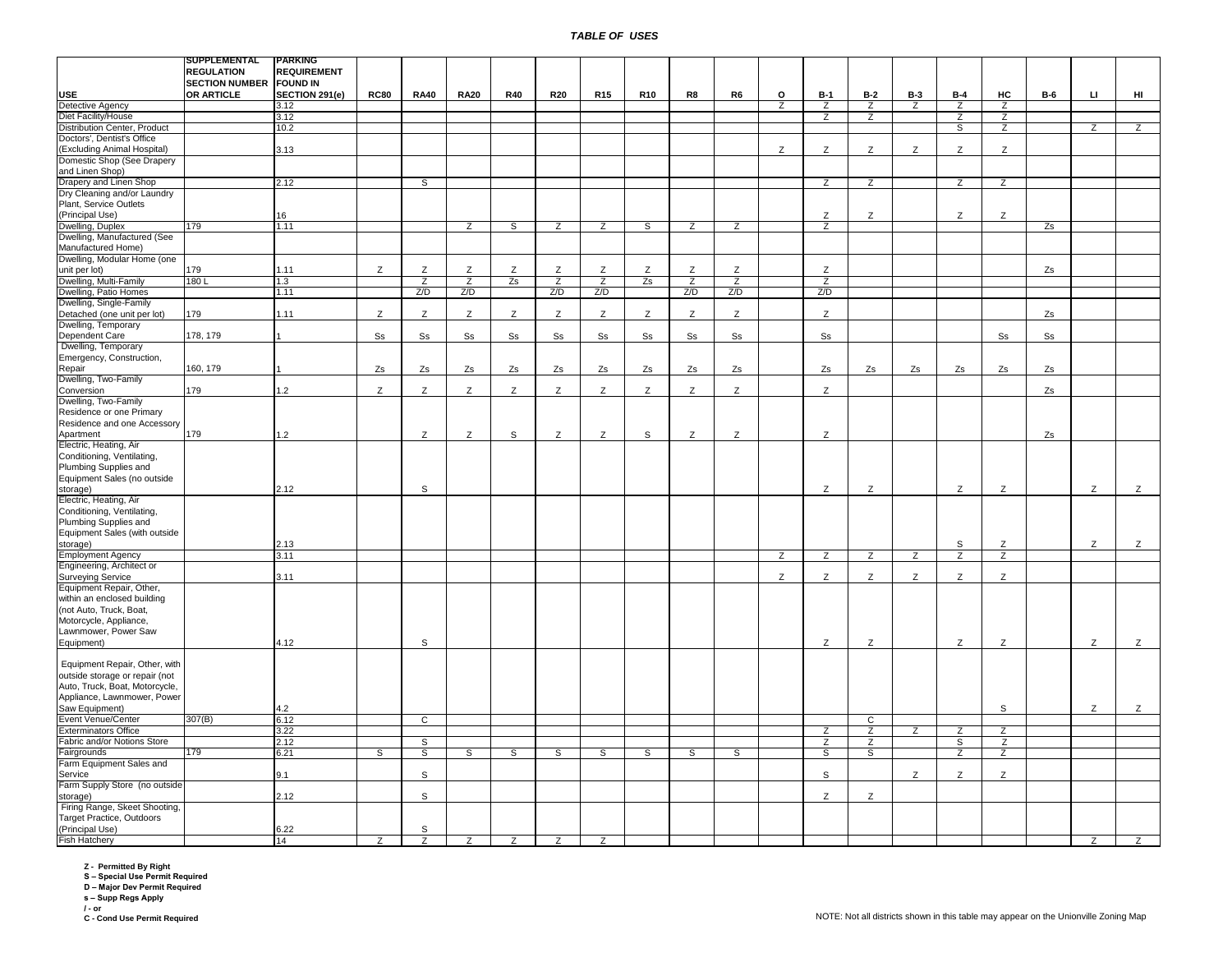|                                        | SUPPLEMENTAL                   | <b>PARKING</b>     |             |                |                |                |                |                 |                |                |    |                |                |                |                |                |                |            |                |                |
|----------------------------------------|--------------------------------|--------------------|-------------|----------------|----------------|----------------|----------------|-----------------|----------------|----------------|----|----------------|----------------|----------------|----------------|----------------|----------------|------------|----------------|----------------|
|                                        | <b>REGULATION</b>              | <b>REQUIREMENT</b> |             |                |                |                |                |                 |                |                |    |                |                |                |                |                |                |            |                |                |
|                                        | <b>SECTION NUMBER FOUND IN</b> |                    |             |                |                |                |                |                 |                |                |    |                |                |                |                |                |                |            |                |                |
|                                        |                                |                    |             |                |                |                |                |                 |                |                |    |                |                |                |                |                |                |            |                |                |
| <b>USE</b>                             | OR ARTICLE                     | SECTION 291(e)     | <b>RC80</b> | <b>RA40</b>    | <b>RA20</b>    | <b>R40</b>     | <b>R20</b>     | R <sub>15</sub> | <b>R10</b>     | R8             | R6 | $\circ$        | <b>B-1</b>     | <b>B-2</b>     | <b>B-3</b>     | <b>B-4</b>     | HC             | <b>B-6</b> | $\mathbf{L}$   | HI             |
| Fitness Center (See Health             |                                |                    |             |                |                |                |                |                 |                |                |    |                |                |                |                |                |                |            |                |                |
| Club)                                  |                                |                    |             |                |                |                |                |                 |                |                |    |                |                |                |                |                |                |            |                |                |
| Flea Market (Indoor)                   |                                | 2.12               |             | S              |                |                |                |                 |                |                |    |                | $\overline{z}$ | $\overline{z}$ |                | $\overline{z}$ | $\overline{z}$ |            |                |                |
| Flea Market, Craft Market              |                                |                    |             |                |                |                |                |                 |                |                |    |                |                |                |                |                |                |            |                |                |
| (Outdoor)                              |                                | 19                 |             | S              |                |                |                |                 |                |                |    |                | S              | Z              |                | Z              | Z              |            |                |                |
| Flex Space Facility                    |                                | 2.12               |             |                |                |                |                |                 |                |                |    |                | $\overline{z}$ | $\overline{z}$ |                | $\overline{z}$ | $\overline{z}$ |            |                |                |
|                                        |                                |                    |             |                |                |                |                |                 |                |                |    |                |                |                |                |                |                |            |                |                |
| <b>Floor Covering Store</b>            |                                | 2.12               |             |                |                |                |                |                 |                |                |    |                | $\overline{z}$ |                |                |                |                |            |                |                |
| <b>Food Catering Facility</b>          |                                | 2.12               |             | $\overline{s}$ |                |                |                |                 |                |                |    |                | $\overline{z}$ | $\overline{z}$ |                | $\overline{z}$ | $\overline{z}$ |            |                |                |
|                                        |                                |                    |             |                |                |                |                |                 |                |                |    |                |                |                |                |                |                |            |                |                |
| Formal Wear and Rental Store           |                                | 2.12               |             |                |                |                |                |                 |                |                |    |                | Z              | Z              |                | Z              | Z              |            |                |                |
| Fortune Teller                         |                                | 2.12               |             |                |                |                |                |                 |                |                |    |                | $\overline{z}$ | $\overline{z}$ |                | Z              | Z              |            |                |                |
| Fraternal and Service                  |                                |                    |             |                |                |                |                |                 |                |                |    |                |                |                |                |                |                |            |                |                |
|                                        |                                |                    |             |                |                |                |                |                 |                |                |    |                |                |                |                |                |                |            |                |                |
| <b>Organization Meeting Facilities</b> |                                |                    |             |                |                |                |                |                 |                |                |    |                |                |                |                |                |                |            |                |                |
| (e.g., Union Hall, Boy Scout           |                                |                    |             |                |                |                |                |                 |                |                |    |                |                |                |                |                |                |            |                |                |
| Hut, VFW, Elks, Lodge,                 |                                |                    |             |                |                |                |                |                 |                |                |    |                |                |                |                |                |                |            |                |                |
| American Legion Hut, Masonic           |                                |                    |             |                |                |                |                |                 |                |                |    |                |                |                |                |                |                |            |                |                |
| Lodge) Non-Profit and Not-for-         |                                |                    |             |                |                |                |                |                 |                |                |    |                |                |                |                |                |                |            |                |                |
| Profit                                 |                                | 5.4                |             | S              |                |                |                |                 |                |                |    | Z              | Z              | Z              | Z              | Z              | Z              |            |                |                |
|                                        |                                |                    |             |                |                |                |                |                 |                |                |    |                |                |                |                |                |                |            |                |                |
| Fraternities, Sororities               | 179                            | 1.55               |             |                |                |                |                |                 | S              |                |    |                |                |                |                |                |                | Zs         |                |                |
|                                        |                                |                    |             |                |                |                |                |                 |                |                |    |                |                |                |                |                |                |            |                |                |
| Funeral Homes and Mortuaries           |                                | 20                 |             |                |                |                |                |                 |                |                |    | s              | Z              |                |                | Z              | Z              |            |                |                |
| Furniture Repair Shop                  |                                |                    |             |                |                |                |                |                 |                |                |    |                |                |                |                |                |                |            |                |                |
| (no outside stripping)                 |                                | 2.12               |             | S              |                |                |                |                 |                |                |    |                | Z              | Z              |                | Z              | $\mathsf{Z}$   |            | Z              | $\mathsf{Z}$   |
| Furniture Repair Shop                  |                                |                    |             |                |                |                |                |                 |                |                |    |                |                |                |                |                |                |            |                |                |
|                                        |                                | 4.11               |             |                |                |                |                |                 |                |                |    |                |                |                |                |                |                |            | Z              | Z              |
| (with outside stripping)               |                                |                    |             |                |                |                |                |                 |                |                |    |                |                |                |                |                |                |            |                |                |
| Furniture Store (Retail)               |                                | 2.12               |             |                |                |                |                |                 |                |                |    |                | $\overline{z}$ | $\overline{z}$ |                | Z              | $\overline{z}$ |            |                |                |
| Furriers                               |                                | 2.12               |             |                |                |                |                |                 |                |                |    |                | $\overline{z}$ | $\overline{z}$ |                | $\overline{z}$ | Z              |            |                |                |
| Game Room/ Video Arcade                |                                | 6.11               |             |                |                |                |                |                 |                |                |    |                | $\overline{z}$ |                |                | $\overline{z}$ | $\overline{z}$ |            |                |                |
| Garden Supply, Nursery, Seed           |                                |                    |             |                |                |                |                |                 |                |                |    |                |                |                |                |                |                |            |                |                |
| Store (with or without outside         |                                |                    |             |                |                |                |                |                 |                |                |    |                |                |                |                |                |                |            |                |                |
|                                        |                                |                    |             |                |                |                |                |                 |                |                |    |                |                |                |                |                |                |            |                |                |
| storage, sales)                        |                                | 25                 |             | S              |                |                |                |                 |                |                |    |                | Z              | Z              |                | Z              | Z              |            | Z              | Z              |
| Gas Station (See Automobile            |                                |                    |             |                |                |                |                |                 |                |                |    |                |                |                |                |                |                |            |                |                |
| Service Station)                       |                                |                    |             |                |                |                |                |                 |                |                |    |                |                |                |                |                |                |            |                |                |
| Gift, Novelty, Souvenir Store          |                                | 2.12               |             |                |                |                |                |                 |                |                |    |                | Ζ              | Ζ              |                | Ζ              | Ζ              |            |                |                |
| Glass and Mirror Shop                  |                                | 2.12               |             |                |                |                |                |                 |                |                |    |                | Ζ              | Ζ              |                | Ζ              | $\overline{z}$ |            |                |                |
| <b>Glass Contractor</b>                |                                | 4.12               |             |                |                |                |                |                 |                |                |    |                | $\overline{z}$ | $\overline{z}$ |                | $\overline{z}$ | $\overline{z}$ |            | $\overline{z}$ | $\overline{z}$ |
|                                        |                                |                    |             |                |                |                |                |                 |                |                |    |                |                |                |                |                |                |            |                |                |
| Golf Course (Except Miniature          |                                |                    |             |                |                |                |                |                 |                |                |    |                |                |                |                |                |                |            |                |                |
| and Driving Range)(Public or           |                                |                    |             |                |                |                |                |                 |                |                |    |                |                |                |                |                |                |            |                |                |
| Private)                               |                                | 6.21               | s           | S              | $\mathsf{s}$   | $\mathsf{s}$   | S              | $\mathsf{s}$    | S              | $\mathsf S$    | s  | Z              | Z              | Z              | Z              | Z              | Z              |            |                |                |
| Golf Course (Driving Range,            |                                |                    |             |                |                |                |                |                 |                |                |    |                |                |                |                |                |                |            |                |                |
| Par 3)                                 | 180 B                          | 6.23               |             | Ss             |                |                |                |                 |                |                |    |                |                |                |                | Ss             | Zs             |            |                |                |
| Golf Course (Miniature)                |                                | 6.23               |             |                |                |                |                |                 |                |                |    |                |                |                |                | S              | Z              |            |                |                |
|                                        |                                |                    |             |                |                |                |                |                 |                |                |    |                |                |                |                |                |                |            |                |                |
| <b>Governmental Uses</b>               | 179                            | 13                 | Z           | $\overline{z}$ | $\overline{z}$ | $\overline{z}$ | $\overline{z}$ | $\overline{z}$  | $\overline{z}$ | $\overline{z}$ | Z  | $\overline{z}$ | Z              | Z              | $\overline{z}$ | Z              | $\overline{z}$ | Zs         | $\overline{z}$ | $\overline{z}$ |
| Greenhouses as Accessory               |                                |                    |             |                |                |                |                |                 |                |                |    |                |                |                |                |                |                |            |                |                |
| <b>Residential Use</b>                 |                                |                    | Z           | Z              | Z              | Z              | Z              | Z               | Z              | Z              | Z  |                |                |                |                |                |                |            |                |                |
| Greenhouse, Nursery,                   |                                |                    |             |                |                |                |                |                 |                |                |    |                |                |                |                |                |                |            |                |                |
| Commercial (no on-premise              |                                |                    |             |                |                |                |                |                 |                |                |    |                |                |                |                |                |                |            |                |                |
| sales)                                 |                                | 14                 | Z           | Z              | Z              | S              |                |                 |                |                |    |                | Z              | Ζ              |                | Ζ              | Z              |            | Z              | Z              |
|                                        |                                |                    |             |                |                |                |                |                 |                |                |    |                |                |                |                |                |                |            |                |                |
| Greenhouse, Nursery,                   |                                |                    |             |                |                |                |                |                 |                |                |    |                |                |                |                |                |                |            |                |                |
| Commercial (sales of products          |                                |                    |             |                |                |                |                |                 |                |                |    |                |                |                |                |                |                |            |                |                |
| grown on premises)                     | 174                            | 25                 |             | Z              | S              | S <sub>S</sub> |                |                 |                |                |    |                | Z              | Z              |                | Z              | Z              |            | Z              | Z              |
| Grocery Store, Food Store              |                                | 2.111              |             |                |                |                |                |                 |                |                |    |                | Z              | Z              |                | Z              | Z              |            |                |                |
| Gun and Ammunition Sales               |                                |                    |             |                |                |                |                |                 |                |                |    |                |                |                |                |                |                |            |                |                |
| Shop, Gunsmith                         |                                | 2.12               |             |                |                |                |                |                 |                |                |    |                | Z              | Z              |                | Z              | Z              |            |                |                |
| Half-Way House                         |                                |                    |             |                |                |                |                |                 |                |                |    |                |                |                |                |                |                |            |                |                |
|                                        |                                | 1.4                |             |                |                |                |                |                 |                |                |    |                |                |                | S              |                |                |            |                |                |
| Handicapped, Aged, Infirm              |                                |                    |             |                |                |                |                |                 |                |                |    |                |                |                |                |                |                |            |                |                |
| Homes, Family Care Homes               | 179                            | 1.4                | Z           | Z              | Z              | Z              | Z              | Z               | Z              | Z              | Z  | Z              | Z              | Z              | Z              | Z              | Z              | Zs         |                |                |
| Handicapped, Aged, Infirm              |                                |                    |             |                |                |                |                |                 |                |                |    |                |                |                |                |                |                |            |                |                |
| Institutions, Group Homes              |                                | 7.2                |             | s              | s              |                | s              | s               | s              | s              | S  | s              |                |                | Z              | Z              | Z              |            |                |                |
| Hardware Store (See Building           |                                |                    |             |                |                |                |                |                 |                |                |    |                |                |                |                |                |                |            |                |                |
|                                        |                                |                    |             |                |                |                |                |                 |                |                |    |                |                |                |                |                |                |            |                |                |
| & Home Materials Center)               |                                |                    |             |                |                |                |                |                 |                |                |    |                |                |                |                |                |                |            |                |                |
| Health Club, Spa, and                  |                                |                    |             |                |                |                |                |                 |                |                |    |                |                |                |                |                |                |            |                |                |
| Gymnasiums (Principal                  |                                |                    |             |                |                |                |                |                 |                |                |    |                |                |                |                |                |                |            |                |                |
| Use)(Indoors)                          |                                | 6.11               |             |                |                |                |                |                 |                |                |    | Z              | Z              | Z              |                | Z              | Z              |            |                |                |
| Heating and Air Conditioning           |                                |                    |             |                |                |                |                |                 |                |                |    |                |                |                |                |                |                |            |                |                |
| Supplies and Sales (See                |                                |                    |             |                |                |                |                |                 |                |                |    |                |                |                |                |                |                |            |                |                |
| Electric, Heating, Air                 |                                |                    |             |                |                |                |                |                 |                |                |    |                |                |                |                |                |                |            |                |                |
|                                        |                                |                    |             |                |                |                |                |                 |                |                |    |                |                |                |                |                |                |            |                |                |
| Conditioning, Ventilating")            |                                |                    |             |                |                |                |                |                 |                |                |    |                |                |                |                |                |                |            |                |                |
| Heliport/Helistop (associated          |                                |                    |             |                |                |                |                |                 |                |                |    |                |                |                |                |                |                |            |                |                |

**Z - Permitted By Right S – Special Use Permit Required D – Major Dev Permit Required**

**s – Supp Regs Apply**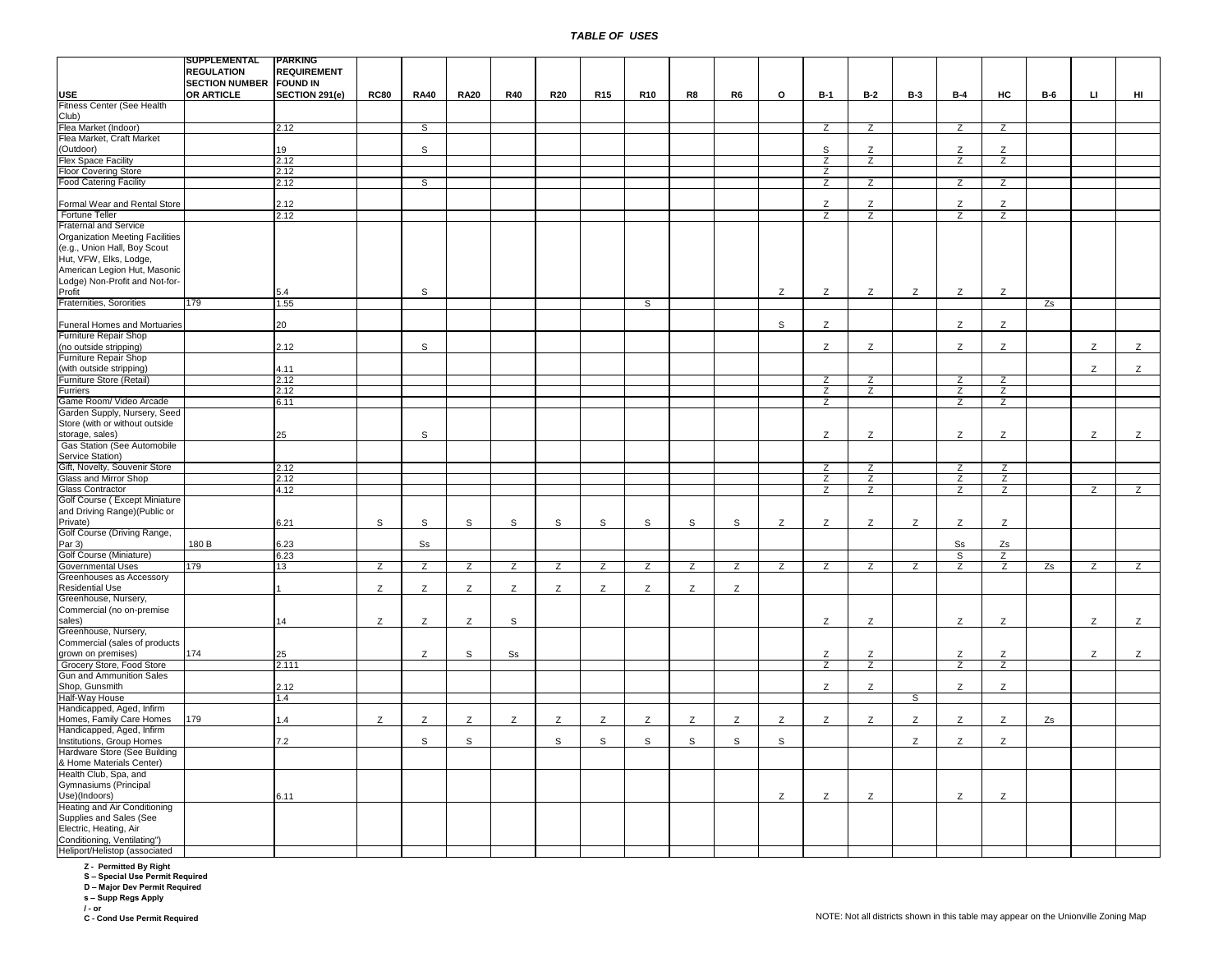|                                 | SUPPLEMENTAL                   | <b>PARKING</b>     |                |                |                |                |                |                |                |                |                |                |                |                |                |                |                |            |     |                |
|---------------------------------|--------------------------------|--------------------|----------------|----------------|----------------|----------------|----------------|----------------|----------------|----------------|----------------|----------------|----------------|----------------|----------------|----------------|----------------|------------|-----|----------------|
|                                 | <b>REGULATION</b>              | <b>REQUIREMENT</b> |                |                |                |                |                |                |                |                |                |                |                |                |                |                |                |            |     |                |
|                                 | <b>SECTION NUMBER FOUND IN</b> |                    |                |                |                |                |                |                |                |                |                |                |                |                |                |                |                |            |     |                |
|                                 |                                |                    |                |                |                |                |                |                |                |                |                |                |                |                |                |                |                |            |     |                |
| <b>USE</b>                      | OR ARTICLE                     | SECTION 291(e)     | <b>RC80</b>    | <b>RA40</b>    | <b>RA20</b>    | <b>R40</b>     | <b>R20</b>     | <b>R15</b>     | <b>R10</b>     | R8             | R6             | o              | $B-1$          | $B-2$          | <b>B-3</b>     | $B-4$          | HC             | <b>B-6</b> | IJ. | HI             |
| with hospital)                  | 179                            | 15.2               |                |                |                |                |                |                |                |                |                | s              |                |                |                | S              | S              | Ss         |     |                |
|                                 |                                |                    |                |                |                |                |                |                |                |                |                |                |                |                |                |                |                |            |     |                |
| Hobby, Toy, and Craft Shop      |                                | 2.12               |                |                |                |                |                |                |                |                |                |                | $\overline{z}$ | $\overline{z}$ |                | Z              | Z              |            |     |                |
| Home Electronics, Radio and     |                                |                    |                |                |                |                |                |                |                |                |                |                |                |                |                |                |                |            |     |                |
| Television, VCR Sales           |                                | 2.12               |                |                |                |                |                |                |                |                |                |                | Z              | Z              |                | Z              | Z              |            |     |                |
| Home for the Aged/Infirm (See   |                                |                    |                |                |                |                |                |                |                |                |                |                |                |                |                |                |                |            |     |                |
|                                 |                                |                    |                |                |                |                |                |                |                |                |                |                |                |                |                |                |                |            |     |                |
| Handicapped, Aged, Infirm       |                                |                    |                |                |                |                |                |                |                |                |                |                |                |                |                |                |                |            |     |                |
| Home/Institution)               |                                |                    |                |                |                |                |                |                |                |                |                |                |                |                |                |                |                |            |     |                |
| Home Occupation                 | 179                            | 1.7                | $\overline{z}$ | $\overline{z}$ | $\overline{z}$ | $\overline{z}$ | $\overline{z}$ | $\overline{z}$ | $\overline{z}$ | $\overline{z}$ | $\overline{z}$ | $\overline{z}$ | $\overline{z}$ | $\overline{z}$ | $\overline{z}$ | $\overline{z}$ | $\overline{z}$ | Zs         |     |                |
|                                 | 179                            |                    |                |                |                |                |                |                |                |                |                |                |                |                |                |                |                |            |     |                |
| Hospital                        |                                | 7.1                |                |                |                |                |                |                |                |                |                | S              |                |                |                | S              | $\overline{z}$ | Zs         |     |                |
| Hospital, Psychiatric           | 179                            | 7.1                |                |                |                |                |                |                |                |                |                | s              |                |                |                | s              | $\overline{z}$ | Zs         |     |                |
|                                 |                                |                    |                |                |                |                |                |                |                |                |                |                |                |                |                |                |                |            |     |                |
| Hotel/Motel, Residency Facility |                                | .54                |                |                |                |                |                |                |                |                |                |                | S              | S              | S              | S              | Z              |            |     |                |
|                                 |                                |                    |                |                |                |                |                |                |                |                |                |                |                |                |                |                |                |            |     |                |
| Ice and Cold Storage Plants     |                                |                    |                |                |                |                |                |                |                |                |                |                |                |                |                |                |                |            |     |                |
| and Freezer Lockers (no         |                                |                    |                |                |                |                |                |                |                |                |                |                |                |                |                |                |                |            |     |                |
| outside storage)                |                                | 10.2               |                |                |                |                |                |                |                |                |                |                |                | Z              |                | Z              | Z              |            | Z   | Z              |
|                                 |                                |                    |                |                |                |                |                |                |                |                |                |                |                |                |                |                |                |            |     |                |
| Ice and Cold Storage Plants     |                                |                    |                |                |                |                |                |                |                |                |                |                |                |                |                |                |                |            |     |                |
| and Freezer Lockers (with       |                                |                    |                |                |                |                |                |                |                |                |                |                |                |                |                |                |                |            |     |                |
| outside storage)                |                                | 10.2               |                |                |                |                |                |                |                |                |                |                |                |                |                | S              | s              |            | Z   | Z              |
|                                 |                                |                    |                |                |                |                |                |                |                |                |                |                |                |                |                |                |                |            |     |                |
|                                 |                                |                    |                |                |                |                |                |                |                |                |                |                |                |                |                |                |                |            |     |                |
| Independent Living Center       |                                |                    |                |                |                |                |                |                |                |                |                |                |                |                |                |                |                |            |     |                |
| (See Continuing Care Facility)  |                                |                    |                |                |                |                |                |                |                |                |                |                |                |                |                |                |                |            |     |                |
| Industrial Equipment Sales,     |                                |                    |                |                |                |                |                |                |                |                |                |                |                |                |                |                |                |            |     |                |
|                                 |                                |                    |                |                |                |                |                |                |                |                |                |                |                |                |                |                |                |            |     |                |
| Supplies, Repair                |                                | 2.12               |                |                |                |                |                |                |                |                |                |                | S              | S              |                | S              | Z              |            | Z   | Z              |
| Insurance Agency                |                                | 3.11               |                |                |                |                |                |                |                |                |                | Z              | $\overline{z}$ | Z              | Z              | $\overline{z}$ | Z              |            |     |                |
| Interior Decorating Service     |                                | 3.21               |                |                |                |                |                |                |                |                |                | Z              | Z              | Z              | Z              | Z              | Z              |            |     |                |
|                                 |                                |                    |                |                |                |                |                |                |                |                |                |                |                |                |                |                |                |            |     |                |
| Intermediate Care Home          |                                | 1.4                | s              | S              | S              | s,             | $\overline{s}$ | S              | s              | $\overline{s}$ | s              | S              | $\overline{z}$ | $\overline{z}$ | $\overline{z}$ | Z              | Z              |            |     |                |
| Intermediate Care Institution   |                                | 7.2                |                | $\overline{s}$ | $\overline{s}$ |                | $\overline{s}$ | $\overline{s}$ | S              | $\overline{s}$ | $\overline{s}$ | $\overline{s}$ | $\overline{z}$ | Z              |                | Z              | $\overline{z}$ |            |     |                |
| Jewelry and Jewelry Repair      |                                |                    |                |                |                |                |                |                |                |                |                |                |                |                |                |                |                |            |     |                |
|                                 |                                | 2.12               |                | s              |                |                |                |                |                |                |                |                | Z              | Z              |                | Z              | Z              |            | Z   |                |
| Store                           |                                |                    |                |                |                |                |                |                |                |                |                |                |                |                |                |                |                |            |     | Z              |
| Junkyard, Automobile Salvage    |                                |                    |                |                |                |                |                |                |                |                |                |                |                |                |                |                |                |            |     |                |
| Yard, Scrap Materials           |                                | 11                 |                |                |                |                |                |                |                |                |                |                | Zs             | Zs             | Zs             | Zs             | Zs             | Zs         | Zs  | Zs             |
| Landfill, Offsite Demolition    | 180                            | 14                 |                |                |                |                |                |                |                |                |                |                |                |                |                |                |                |            | Zs  | Zs             |
|                                 |                                |                    |                | S              |                |                |                |                |                |                |                |                |                |                |                |                |                |            |     |                |
| Landfill, Reclamation (less     |                                |                    |                |                |                |                |                |                |                |                |                |                |                |                |                |                |                |            |     |                |
| than 1 acre, non-commercial     |                                |                    |                |                |                |                |                |                |                |                |                |                |                |                |                |                |                |            |     |                |
| use only)                       | 179, 180                       | 14                 | Zs             | Zs             | Zs             | Zs             | Zs             | Zs             | Zs             | Zs             | Zs             | Zs             | Zs             | Zs             | Zs             | Zs             | Zs             | Zs         | Zs  | Zs             |
|                                 |                                |                    |                |                |                |                |                |                |                |                |                |                |                |                |                |                |                |            |     |                |
| Landfill, Reclamation (more     |                                |                    |                |                |                |                |                |                |                |                |                |                |                |                |                |                |                |            |     |                |
| than 1 acre)                    | 180                            | 14                 |                | S <sub>S</sub> |                | S <sub>S</sub> |                |                |                |                |                |                |                |                |                |                |                |            | Zs  | Zs             |
| Landfill, Sanitary, County      |                                |                    |                |                |                |                |                |                |                |                |                |                |                |                |                |                |                |            |     |                |
| Owned/Operated                  |                                | 15.3               | Z              | Z              | Z              | Z              | Z              | Z              | Z              | Z              | Z              | Z              | Z              | Z              | Z              | Z              | Z              |            | Z   | Z              |
|                                 |                                |                    |                |                |                |                |                |                |                |                |                |                |                |                |                |                |                |            |     |                |
| Landfill, Sanitary, Non-County  |                                |                    |                |                |                |                |                |                |                |                |                |                |                |                |                |                |                |            |     |                |
| Owned/Operated                  | 180                            |                    |                |                |                |                |                |                |                |                |                |                |                |                |                |                |                |            |     | S              |
| Laundromat                      |                                | 2.12               |                |                |                |                |                |                |                |                |                |                | Z              | Z              |                | Z              | Z              |            |     |                |
|                                 |                                |                    |                |                |                |                |                |                |                |                |                |                |                |                |                |                |                |            |     |                |
| Lawn and Garden Care and/or     |                                |                    |                |                |                |                |                |                |                |                |                |                |                |                |                |                |                |            |     |                |
| Landscaping Service             |                                | 2.12               |                |                |                |                |                |                |                |                |                |                | S              | S              |                | $\mathbb S$    | Z              |            |     |                |
| Lawnmower, Power Saw            |                                |                    |                |                |                |                |                |                |                |                |                |                |                |                |                |                |                |            |     |                |
|                                 |                                | 2.22               |                |                |                |                |                |                |                |                |                |                |                | $\mathsf{s}$   |                | Z              | Z              |            |     |                |
| Sales and Service               |                                |                    |                |                |                |                |                |                |                |                |                |                |                |                |                |                |                |            |     |                |
| Library, Private                | 179                            | 5.3                |                |                |                |                |                |                |                |                |                | Z              | Z              | $\overline{z}$ | Z              | Z              | Z              | Zs         |     |                |
| Limousine/Chauffeur Service     |                                |                    |                |                |                |                |                |                |                |                |                |                |                |                |                | z              | $\overline{z}$ |            |     |                |
| <b>Livestock Auction</b>        |                                | $\overline{32}$    |                |                |                |                |                |                |                |                |                |                |                |                |                |                |                |            | s   | $\overline{s}$ |
|                                 |                                |                    |                |                |                |                |                |                |                |                |                |                |                |                |                |                |                |            |     |                |
| Locksmith                       |                                | 2.12               |                |                |                |                |                |                |                |                |                | Z              | z              | Z              |                | Z              | Z              |            |     |                |
| Lounge/Bar/Night Club           |                                |                    |                |                |                |                |                |                |                |                |                |                |                |                |                |                |                |            |     |                |
| (Principal Use)                 |                                | 8.2                |                |                |                |                |                |                |                |                |                |                | S              | $\mathsf{s}$   |                | $\mathsf{s}$   | Z              |            |     |                |
|                                 |                                |                    |                |                |                |                |                |                |                |                |                |                |                |                |                |                |                |            |     |                |
| Luggage and Leather Goods       |                                |                    |                |                |                |                |                |                |                |                |                |                |                |                |                |                |                |            |     |                |
| Shop                            |                                | 2.12               |                |                |                |                |                |                |                |                |                |                | Z              | Z              |                | Z              | Z              |            |     |                |
| Lumber and Saw Mills            |                                | 2.13               |                |                |                |                |                |                |                |                |                |                |                |                |                |                |                |            | S   | S              |
| Machine Shop (with outside      |                                |                    |                |                |                |                |                |                |                |                |                |                |                |                |                |                |                |            |     |                |
|                                 |                                |                    |                |                |                |                |                |                |                |                |                |                |                |                |                |                |                |            |     |                |
| storage or facilities)          | 164                            | 4.2                |                |                |                |                |                |                |                |                |                |                |                |                |                | S              | S              |            | Z   | $\mathsf{Z}$   |
| Magazine, Newspaper Store       |                                | 2.12               |                |                |                |                |                |                |                |                |                |                | z              | z              |                | z              | Z              |            |     |                |
| Maintenance Service (See        |                                |                    |                |                |                |                |                |                |                |                |                |                |                |                |                |                |                |            |     |                |
|                                 |                                |                    |                |                |                |                |                |                |                |                |                |                |                |                |                |                |                |            |     |                |
| Cleaning and Maintenance        |                                |                    |                |                |                |                |                |                |                |                |                |                |                |                |                |                |                |            |     |                |
| Service)                        |                                |                    |                |                |                |                |                |                |                |                |                |                |                |                |                |                |                |            |     |                |
| Manufactured Goods, Class 1     |                                |                    |                |                |                |                |                |                |                |                |                |                |                |                |                |                |                |            |     |                |
| (no outside storage)            | 164                            |                    |                |                |                |                |                |                |                |                |                |                |                |                |                |                |                |            |     |                |
|                                 |                                | 4.1                |                | S <sub>S</sub> |                |                |                |                |                |                |                |                |                |                |                |                | Zs             |            | Zs  | Zs             |
| Manufactured Goods, Class 1     |                                |                    |                |                |                |                |                |                |                |                |                |                |                |                |                |                |                |            |     |                |
| (with outside storage)          | 164                            | 4.2                |                |                |                |                |                |                |                |                |                |                |                |                |                |                | S <sub>S</sub> |            | Zs  | Zs             |
| Manufactured Goods, Class 2     |                                |                    |                |                |                |                |                |                |                |                |                |                |                |                |                |                |                |            |     |                |
|                                 |                                |                    |                |                |                |                |                |                |                |                |                |                |                |                |                |                |                |            |     |                |
| (no outside storage)            | 164                            | 4.1                |                | S <sub>S</sub> |                |                |                |                |                |                |                |                |                |                |                |                | Zs             |            | Zs  | Zs             |
| Manufactured Goods, Class 2     |                                |                    |                |                |                |                |                |                |                |                |                |                |                |                |                |                |                |            |     |                |
| (with outside storage)          | 164                            | 4.2                |                |                |                |                |                |                |                |                |                |                |                |                |                |                | Ss             |            | Zs  | Zs             |
|                                 |                                |                    |                |                |                |                |                |                |                |                |                |                |                |                |                |                |                |            |     |                |

**Z - Permitted By Right S – Special Use Permit Required D – Major Dev Permit Required s – Supp Regs Apply**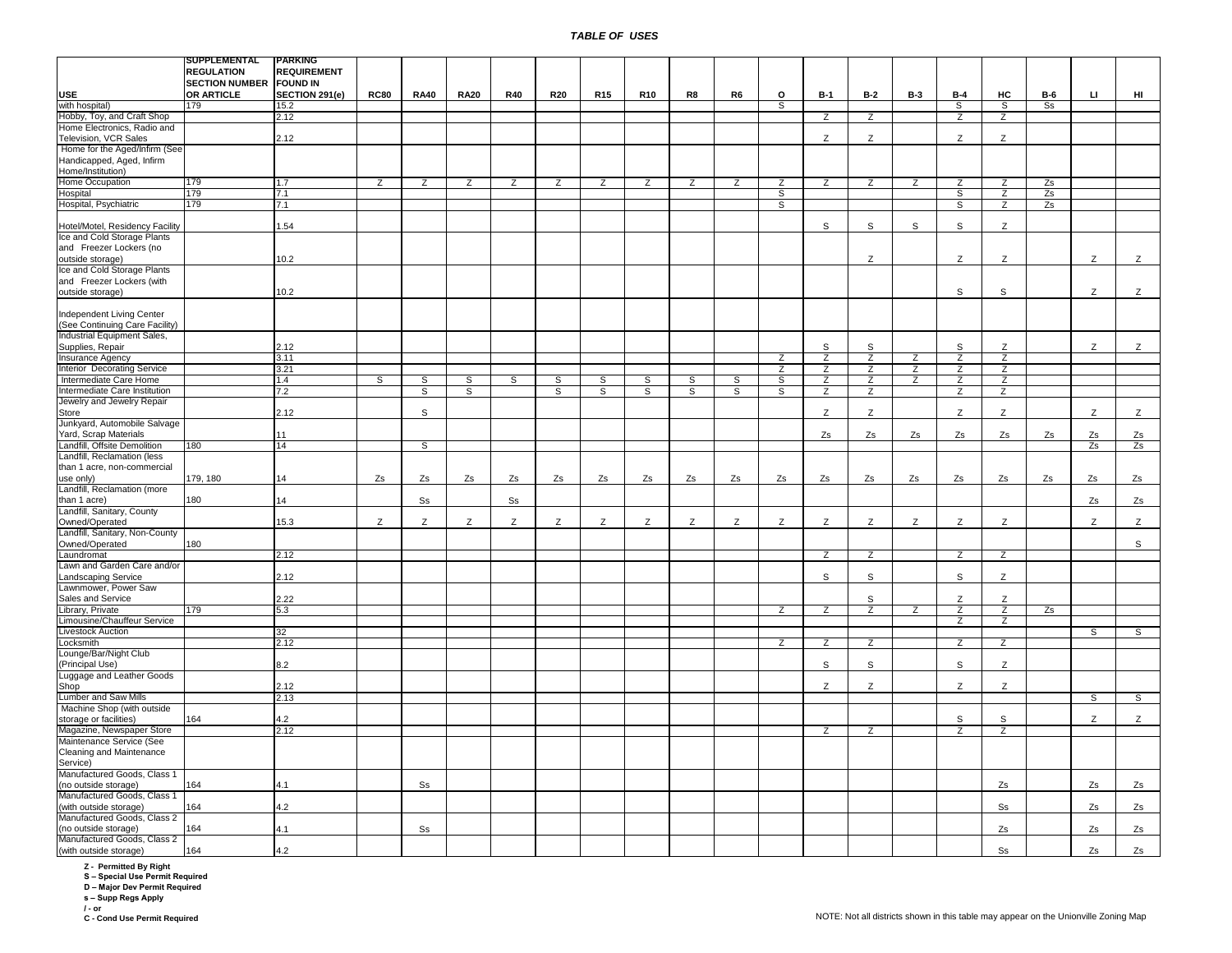| <b>REGULATION</b><br><b>REQUIREMENT</b><br><b>SECTION NUMBER FOUND IN</b><br>OR ARTICLE<br>SECTION 291(e)<br><b>RC80</b><br>нc<br>LI.<br>HI<br><b>USE</b><br><b>RA40</b><br><b>RA20</b><br><b>R40</b><br><b>R20</b><br>R <sub>15</sub><br><b>R10</b><br>R8<br>R6<br>o<br>$B-1$<br><b>B-2</b><br><b>B-3</b><br>$B-4$<br><b>B-6</b><br>Manufactured Home and<br><b>Recreational Vehicle Sales</b><br>9.1<br>s<br>Z<br>Manufactured Home, Class A,<br>162<br>1.11<br>Zs<br>Zs<br>Zs<br>Zs<br>Zs<br>one unit per lot<br>Zs<br>Zs<br>Zs<br>Manufactured Home, Class B,<br>162<br>1.11<br>Zs<br>Zs<br>Zs<br>one unit per lot<br>Ss<br>Ss<br>Ss<br>Zs<br>Manufactured Home, Class C,<br>162<br>1.11<br>S <sub>S</sub><br>Zs<br>one unit per lot<br>Zs<br>Zs<br>162, Appendix F<br>Manufactured Home Park<br>1.11<br>S <sub>S</sub><br>Medical Center/Clinic<br>Zs<br>S<br>179<br>3.13<br>Z<br>Ζ<br>Z<br>Z<br>Z<br>Z<br><b>Medical Supply Shop</b><br>2.12<br>$\overline{z}$<br>$\overline{z}$<br>$\overline{z}$<br>Z<br>$\overline{z}$<br>Mini-Warehouse, Class 2<br>(Outside Storage)<br>10.2<br>S<br>S<br>Z<br>Z<br>Mining/Quarry Operations<br>141, 171<br>s <sub>s</sub><br>S <sub>s</sub><br>Zs<br>14<br>S <sub>S</sub><br>S <sub>S</sub><br>S <sub>S</sub><br>S <sub>S</sub><br>S <sub>S</sub><br>S <sub>S</sub><br>S <sub>S</sub><br>S <sub>S</sub><br>S <sub>s</sub><br>S <sub>S</sub><br>S <sub>S</sub><br>S <sub>S</sub><br><b>Monument Sales</b><br>2.22<br>z<br>z<br>Motion Picture Production (no<br>2.12<br>Z<br>Z<br>Z<br>Z<br>outside facilities on lot)<br>Moving and Storage Facilities<br>(no outside storage except for<br>trucks used in the business)<br>Z<br>10.2<br>S<br>Z<br>Z<br>Museum<br>179<br>5.3<br>Z<br>$\overline{z}$<br>$\overline{z}$<br>$\overline{z}$<br>$\overline{z}$<br>$\overline{z}$<br>Zs<br>Music Store Sales and Service<br>2.12<br>Z<br>Z<br>Z<br>Z<br>Newspaper Offices<br>3.11<br>$\overline{z}$<br>$\overline{z}$<br>Z<br>$\overline{z}$<br>$\overline{z}$<br>$\overline{z}$<br>$\overline{z}$<br>$\overline{z}$<br>Newsstand (Principal Use)<br>$\overline{z}$<br>$\overline{z}$<br>$\overline{z}$<br>2.12<br>Office Building(s)<br>$\overline{z}$<br>$\overline{z}$<br>$\overline{z}$<br>$\overline{z}$<br>$\overline{z}$<br>$\overline{z}$<br>3.11<br>Office Equipment and<br>Z<br>Z<br>Z<br>Z<br><b>Computer Store</b><br>2.12<br>Optician and Optical Supply<br>Store<br>3.11<br>Z<br>Z<br>Z<br>Z<br>Z<br>Orphanage<br>7.2<br>S<br>Ζ<br>Park and Ride Lots/Deck<br>10.2<br>Z<br>Z<br>Z<br>Ζ<br>Z<br>Pawn Shop<br>2.12<br>Ζ<br>Z<br>Z<br>Z<br>Ζ<br>Z<br>Pet Shop<br>2.12<br>Z<br>Z<br>Petroleum Bulk Sales, and<br>s<br>4.2<br>S<br>Storage<br>2.12<br>S<br>Z<br>Z<br>Pharmacy<br>z<br>Z<br>Philanthropic and<br>Z<br>Eleemosynary Institutions<br>5.3<br>Z<br>Z<br>Z<br>z<br><b>Photocopying Service</b><br>2.12<br>$\overline{z}$<br>$\overline{z}$<br>$\overline{z}$<br>$\overline{z}$<br>$\overline{z}$<br>$\overline{z}$<br>Photofinisher Laboratory<br>2.12<br>$\overline{z}$<br>$\overline{z}$<br>$\overline{z}$<br>Z<br>$\overline{z}$<br>$\overline{z}$<br>$\overline{z}$<br>Photographic Studio<br>2.12<br>Z<br>$\overline{z}$<br>Picture Frame Shop<br>$\overline{z}$<br>$\overline{z}$<br>$\overline{z}$<br>$\overline{z}$<br>2.12<br>Planned Industrial<br>180D<br>Zs/Ss<br>Zs/Ss<br>33<br>Development<br>Zs<br>Planned Residential<br>Article 67, 158,<br>187, 188<br>1.11<br>Ds<br>Ds<br>Development<br>Ds<br>Article XV, XVI, 138,<br>Planned Unit Development<br>67, 159, 187, 188<br>33<br>Ds<br>Ds<br>Ds<br>Ds<br>Ds<br>Ds<br>Ds<br>Post Office (Excluding<br><b>Contract Stations)</b><br>15.1<br>Z<br>Z<br>Z<br>Z<br>Z<br>Z<br><b>Postal Store and Contract</b><br>Z<br>Station<br>15.1<br>Ζ<br>Ζ<br>Z<br>Ζ<br>Ζ<br>Postal, Parcel Processing, and<br>15.1<br>s<br>Z<br>Z<br><b>Bulk Mail Facility</b><br>Z<br>Printing, Publishing, and<br>164<br>Z<br>Reproducing Establishments<br>4.1<br>Z<br>Z<br>Z<br>Z<br>S<br>Ζ<br>Private Club (See Lounge)<br>Produce Stand<br>150(c)<br>19<br>s <sub>s</sub><br>s <sub>s</sub><br>s <sub>s</sub><br>Zs<br>Zs<br>Public Safety Station (Police,<br>Fire, Rescue)<br>179<br>13<br>Z<br>Z<br>Z<br>Z<br>Z<br>Z<br>Z<br>Z<br>Z<br>Z<br>Z<br>Z<br>Z<br>Z<br>Z<br>Z<br>Z<br>Zs<br>Racetrack, Outdoor (other than<br>Z<br>auto and motorcycle)<br>6.11<br>s<br>Radio and Television<br>180 M<br><b>Broadcast Towers</b><br>Ss<br>S <sub>S</sub><br>S <sub>S</sub><br>S <sub>S</sub><br>S <sub>S</sub><br>Ss<br>S <sub>S</sub><br>Ss<br>Ss<br>Ss<br>S <sub>S</sub><br>S <sub>S</sub><br>S <sub>S</sub><br>S <sub>S</sub><br>Ss<br>S <sub>S</sub><br>S <sub>S</sub><br>S <sub>S</sub><br>Radio, Television Stations<br>(excluding telecam towers and<br>4.2<br>Z<br>Z<br>Z<br>Z<br>antennas)<br>s<br><b>Railroad Depot</b><br>24<br>s<br>s<br>S | SUPPLEMENTAL | PARKING |  |  |  |  |  |  |  |  |  |
|-----------------------------------------------------------------------------------------------------------------------------------------------------------------------------------------------------------------------------------------------------------------------------------------------------------------------------------------------------------------------------------------------------------------------------------------------------------------------------------------------------------------------------------------------------------------------------------------------------------------------------------------------------------------------------------------------------------------------------------------------------------------------------------------------------------------------------------------------------------------------------------------------------------------------------------------------------------------------------------------------------------------------------------------------------------------------------------------------------------------------------------------------------------------------------------------------------------------------------------------------------------------------------------------------------------------------------------------------------------------------------------------------------------------------------------------------------------------------------------------------------------------------------------------------------------------------------------------------------------------------------------------------------------------------------------------------------------------------------------------------------------------------------------------------------------------------------------------------------------------------------------------------------------------------------------------------------------------------------------------------------------------------------------------------------------------------------------------------------------------------------------------------------------------------------------------------------------------------------------------------------------------------------------------------------------------------------------------------------------------------------------------------------------------------------------------------------------------------------------------------------------------------------------------------------------------------------------------------------------------------------------------------------------------------------------------------------------------------------------------------------------------------------------------------------------------------------------------------------------------------------------------------------------------------------------------------------------------------------------------------------------------------------------------------------------------------------------------------------------------------------------------------------------------------------------------------------------------------------------------------------------------------------------------------------------------------------------------------------------------------------------------------------------------------------------------------------------------------------------------------------------------------------------------------------------------------------------------------------------------------------------------------------------------------------------------------------------------------------------------------------------------------------------------------------------------------------------------------------------------------------------------------------------------------------------------------------------------------------------------------------------------------------------------------------------------------------------------------------------------------------------------------------------------------------------------------------------------------------------------------------------------------------------------------------------------------------------------------------------------------------------------------------------------------------------------------------------------------------------------------------------------------------------------------------------------------------------------------------------------------------------------------------------------------------------------------------------------------------------------------------------------------------------------------------------------------------------------------------|--------------|---------|--|--|--|--|--|--|--|--|--|
|                                                                                                                                                                                                                                                                                                                                                                                                                                                                                                                                                                                                                                                                                                                                                                                                                                                                                                                                                                                                                                                                                                                                                                                                                                                                                                                                                                                                                                                                                                                                                                                                                                                                                                                                                                                                                                                                                                                                                                                                                                                                                                                                                                                                                                                                                                                                                                                                                                                                                                                                                                                                                                                                                                                                                                                                                                                                                                                                                                                                                                                                                                                                                                                                                                                                                                                                                                                                                                                                                                                                                                                                                                                                                                                                                                                                                                                                                                                                                                                                                                                                                                                                                                                                                                                                                                                                                                                                                                                                                                                                                                                                                                                                                                                                                                                                                                                     |              |         |  |  |  |  |  |  |  |  |  |
|                                                                                                                                                                                                                                                                                                                                                                                                                                                                                                                                                                                                                                                                                                                                                                                                                                                                                                                                                                                                                                                                                                                                                                                                                                                                                                                                                                                                                                                                                                                                                                                                                                                                                                                                                                                                                                                                                                                                                                                                                                                                                                                                                                                                                                                                                                                                                                                                                                                                                                                                                                                                                                                                                                                                                                                                                                                                                                                                                                                                                                                                                                                                                                                                                                                                                                                                                                                                                                                                                                                                                                                                                                                                                                                                                                                                                                                                                                                                                                                                                                                                                                                                                                                                                                                                                                                                                                                                                                                                                                                                                                                                                                                                                                                                                                                                                                                     |              |         |  |  |  |  |  |  |  |  |  |
|                                                                                                                                                                                                                                                                                                                                                                                                                                                                                                                                                                                                                                                                                                                                                                                                                                                                                                                                                                                                                                                                                                                                                                                                                                                                                                                                                                                                                                                                                                                                                                                                                                                                                                                                                                                                                                                                                                                                                                                                                                                                                                                                                                                                                                                                                                                                                                                                                                                                                                                                                                                                                                                                                                                                                                                                                                                                                                                                                                                                                                                                                                                                                                                                                                                                                                                                                                                                                                                                                                                                                                                                                                                                                                                                                                                                                                                                                                                                                                                                                                                                                                                                                                                                                                                                                                                                                                                                                                                                                                                                                                                                                                                                                                                                                                                                                                                     |              |         |  |  |  |  |  |  |  |  |  |
|                                                                                                                                                                                                                                                                                                                                                                                                                                                                                                                                                                                                                                                                                                                                                                                                                                                                                                                                                                                                                                                                                                                                                                                                                                                                                                                                                                                                                                                                                                                                                                                                                                                                                                                                                                                                                                                                                                                                                                                                                                                                                                                                                                                                                                                                                                                                                                                                                                                                                                                                                                                                                                                                                                                                                                                                                                                                                                                                                                                                                                                                                                                                                                                                                                                                                                                                                                                                                                                                                                                                                                                                                                                                                                                                                                                                                                                                                                                                                                                                                                                                                                                                                                                                                                                                                                                                                                                                                                                                                                                                                                                                                                                                                                                                                                                                                                                     |              |         |  |  |  |  |  |  |  |  |  |
|                                                                                                                                                                                                                                                                                                                                                                                                                                                                                                                                                                                                                                                                                                                                                                                                                                                                                                                                                                                                                                                                                                                                                                                                                                                                                                                                                                                                                                                                                                                                                                                                                                                                                                                                                                                                                                                                                                                                                                                                                                                                                                                                                                                                                                                                                                                                                                                                                                                                                                                                                                                                                                                                                                                                                                                                                                                                                                                                                                                                                                                                                                                                                                                                                                                                                                                                                                                                                                                                                                                                                                                                                                                                                                                                                                                                                                                                                                                                                                                                                                                                                                                                                                                                                                                                                                                                                                                                                                                                                                                                                                                                                                                                                                                                                                                                                                                     |              |         |  |  |  |  |  |  |  |  |  |
|                                                                                                                                                                                                                                                                                                                                                                                                                                                                                                                                                                                                                                                                                                                                                                                                                                                                                                                                                                                                                                                                                                                                                                                                                                                                                                                                                                                                                                                                                                                                                                                                                                                                                                                                                                                                                                                                                                                                                                                                                                                                                                                                                                                                                                                                                                                                                                                                                                                                                                                                                                                                                                                                                                                                                                                                                                                                                                                                                                                                                                                                                                                                                                                                                                                                                                                                                                                                                                                                                                                                                                                                                                                                                                                                                                                                                                                                                                                                                                                                                                                                                                                                                                                                                                                                                                                                                                                                                                                                                                                                                                                                                                                                                                                                                                                                                                                     |              |         |  |  |  |  |  |  |  |  |  |
|                                                                                                                                                                                                                                                                                                                                                                                                                                                                                                                                                                                                                                                                                                                                                                                                                                                                                                                                                                                                                                                                                                                                                                                                                                                                                                                                                                                                                                                                                                                                                                                                                                                                                                                                                                                                                                                                                                                                                                                                                                                                                                                                                                                                                                                                                                                                                                                                                                                                                                                                                                                                                                                                                                                                                                                                                                                                                                                                                                                                                                                                                                                                                                                                                                                                                                                                                                                                                                                                                                                                                                                                                                                                                                                                                                                                                                                                                                                                                                                                                                                                                                                                                                                                                                                                                                                                                                                                                                                                                                                                                                                                                                                                                                                                                                                                                                                     |              |         |  |  |  |  |  |  |  |  |  |
|                                                                                                                                                                                                                                                                                                                                                                                                                                                                                                                                                                                                                                                                                                                                                                                                                                                                                                                                                                                                                                                                                                                                                                                                                                                                                                                                                                                                                                                                                                                                                                                                                                                                                                                                                                                                                                                                                                                                                                                                                                                                                                                                                                                                                                                                                                                                                                                                                                                                                                                                                                                                                                                                                                                                                                                                                                                                                                                                                                                                                                                                                                                                                                                                                                                                                                                                                                                                                                                                                                                                                                                                                                                                                                                                                                                                                                                                                                                                                                                                                                                                                                                                                                                                                                                                                                                                                                                                                                                                                                                                                                                                                                                                                                                                                                                                                                                     |              |         |  |  |  |  |  |  |  |  |  |
|                                                                                                                                                                                                                                                                                                                                                                                                                                                                                                                                                                                                                                                                                                                                                                                                                                                                                                                                                                                                                                                                                                                                                                                                                                                                                                                                                                                                                                                                                                                                                                                                                                                                                                                                                                                                                                                                                                                                                                                                                                                                                                                                                                                                                                                                                                                                                                                                                                                                                                                                                                                                                                                                                                                                                                                                                                                                                                                                                                                                                                                                                                                                                                                                                                                                                                                                                                                                                                                                                                                                                                                                                                                                                                                                                                                                                                                                                                                                                                                                                                                                                                                                                                                                                                                                                                                                                                                                                                                                                                                                                                                                                                                                                                                                                                                                                                                     |              |         |  |  |  |  |  |  |  |  |  |
|                                                                                                                                                                                                                                                                                                                                                                                                                                                                                                                                                                                                                                                                                                                                                                                                                                                                                                                                                                                                                                                                                                                                                                                                                                                                                                                                                                                                                                                                                                                                                                                                                                                                                                                                                                                                                                                                                                                                                                                                                                                                                                                                                                                                                                                                                                                                                                                                                                                                                                                                                                                                                                                                                                                                                                                                                                                                                                                                                                                                                                                                                                                                                                                                                                                                                                                                                                                                                                                                                                                                                                                                                                                                                                                                                                                                                                                                                                                                                                                                                                                                                                                                                                                                                                                                                                                                                                                                                                                                                                                                                                                                                                                                                                                                                                                                                                                     |              |         |  |  |  |  |  |  |  |  |  |
|                                                                                                                                                                                                                                                                                                                                                                                                                                                                                                                                                                                                                                                                                                                                                                                                                                                                                                                                                                                                                                                                                                                                                                                                                                                                                                                                                                                                                                                                                                                                                                                                                                                                                                                                                                                                                                                                                                                                                                                                                                                                                                                                                                                                                                                                                                                                                                                                                                                                                                                                                                                                                                                                                                                                                                                                                                                                                                                                                                                                                                                                                                                                                                                                                                                                                                                                                                                                                                                                                                                                                                                                                                                                                                                                                                                                                                                                                                                                                                                                                                                                                                                                                                                                                                                                                                                                                                                                                                                                                                                                                                                                                                                                                                                                                                                                                                                     |              |         |  |  |  |  |  |  |  |  |  |
|                                                                                                                                                                                                                                                                                                                                                                                                                                                                                                                                                                                                                                                                                                                                                                                                                                                                                                                                                                                                                                                                                                                                                                                                                                                                                                                                                                                                                                                                                                                                                                                                                                                                                                                                                                                                                                                                                                                                                                                                                                                                                                                                                                                                                                                                                                                                                                                                                                                                                                                                                                                                                                                                                                                                                                                                                                                                                                                                                                                                                                                                                                                                                                                                                                                                                                                                                                                                                                                                                                                                                                                                                                                                                                                                                                                                                                                                                                                                                                                                                                                                                                                                                                                                                                                                                                                                                                                                                                                                                                                                                                                                                                                                                                                                                                                                                                                     |              |         |  |  |  |  |  |  |  |  |  |
|                                                                                                                                                                                                                                                                                                                                                                                                                                                                                                                                                                                                                                                                                                                                                                                                                                                                                                                                                                                                                                                                                                                                                                                                                                                                                                                                                                                                                                                                                                                                                                                                                                                                                                                                                                                                                                                                                                                                                                                                                                                                                                                                                                                                                                                                                                                                                                                                                                                                                                                                                                                                                                                                                                                                                                                                                                                                                                                                                                                                                                                                                                                                                                                                                                                                                                                                                                                                                                                                                                                                                                                                                                                                                                                                                                                                                                                                                                                                                                                                                                                                                                                                                                                                                                                                                                                                                                                                                                                                                                                                                                                                                                                                                                                                                                                                                                                     |              |         |  |  |  |  |  |  |  |  |  |
|                                                                                                                                                                                                                                                                                                                                                                                                                                                                                                                                                                                                                                                                                                                                                                                                                                                                                                                                                                                                                                                                                                                                                                                                                                                                                                                                                                                                                                                                                                                                                                                                                                                                                                                                                                                                                                                                                                                                                                                                                                                                                                                                                                                                                                                                                                                                                                                                                                                                                                                                                                                                                                                                                                                                                                                                                                                                                                                                                                                                                                                                                                                                                                                                                                                                                                                                                                                                                                                                                                                                                                                                                                                                                                                                                                                                                                                                                                                                                                                                                                                                                                                                                                                                                                                                                                                                                                                                                                                                                                                                                                                                                                                                                                                                                                                                                                                     |              |         |  |  |  |  |  |  |  |  |  |
|                                                                                                                                                                                                                                                                                                                                                                                                                                                                                                                                                                                                                                                                                                                                                                                                                                                                                                                                                                                                                                                                                                                                                                                                                                                                                                                                                                                                                                                                                                                                                                                                                                                                                                                                                                                                                                                                                                                                                                                                                                                                                                                                                                                                                                                                                                                                                                                                                                                                                                                                                                                                                                                                                                                                                                                                                                                                                                                                                                                                                                                                                                                                                                                                                                                                                                                                                                                                                                                                                                                                                                                                                                                                                                                                                                                                                                                                                                                                                                                                                                                                                                                                                                                                                                                                                                                                                                                                                                                                                                                                                                                                                                                                                                                                                                                                                                                     |              |         |  |  |  |  |  |  |  |  |  |
|                                                                                                                                                                                                                                                                                                                                                                                                                                                                                                                                                                                                                                                                                                                                                                                                                                                                                                                                                                                                                                                                                                                                                                                                                                                                                                                                                                                                                                                                                                                                                                                                                                                                                                                                                                                                                                                                                                                                                                                                                                                                                                                                                                                                                                                                                                                                                                                                                                                                                                                                                                                                                                                                                                                                                                                                                                                                                                                                                                                                                                                                                                                                                                                                                                                                                                                                                                                                                                                                                                                                                                                                                                                                                                                                                                                                                                                                                                                                                                                                                                                                                                                                                                                                                                                                                                                                                                                                                                                                                                                                                                                                                                                                                                                                                                                                                                                     |              |         |  |  |  |  |  |  |  |  |  |
|                                                                                                                                                                                                                                                                                                                                                                                                                                                                                                                                                                                                                                                                                                                                                                                                                                                                                                                                                                                                                                                                                                                                                                                                                                                                                                                                                                                                                                                                                                                                                                                                                                                                                                                                                                                                                                                                                                                                                                                                                                                                                                                                                                                                                                                                                                                                                                                                                                                                                                                                                                                                                                                                                                                                                                                                                                                                                                                                                                                                                                                                                                                                                                                                                                                                                                                                                                                                                                                                                                                                                                                                                                                                                                                                                                                                                                                                                                                                                                                                                                                                                                                                                                                                                                                                                                                                                                                                                                                                                                                                                                                                                                                                                                                                                                                                                                                     |              |         |  |  |  |  |  |  |  |  |  |
|                                                                                                                                                                                                                                                                                                                                                                                                                                                                                                                                                                                                                                                                                                                                                                                                                                                                                                                                                                                                                                                                                                                                                                                                                                                                                                                                                                                                                                                                                                                                                                                                                                                                                                                                                                                                                                                                                                                                                                                                                                                                                                                                                                                                                                                                                                                                                                                                                                                                                                                                                                                                                                                                                                                                                                                                                                                                                                                                                                                                                                                                                                                                                                                                                                                                                                                                                                                                                                                                                                                                                                                                                                                                                                                                                                                                                                                                                                                                                                                                                                                                                                                                                                                                                                                                                                                                                                                                                                                                                                                                                                                                                                                                                                                                                                                                                                                     |              |         |  |  |  |  |  |  |  |  |  |
|                                                                                                                                                                                                                                                                                                                                                                                                                                                                                                                                                                                                                                                                                                                                                                                                                                                                                                                                                                                                                                                                                                                                                                                                                                                                                                                                                                                                                                                                                                                                                                                                                                                                                                                                                                                                                                                                                                                                                                                                                                                                                                                                                                                                                                                                                                                                                                                                                                                                                                                                                                                                                                                                                                                                                                                                                                                                                                                                                                                                                                                                                                                                                                                                                                                                                                                                                                                                                                                                                                                                                                                                                                                                                                                                                                                                                                                                                                                                                                                                                                                                                                                                                                                                                                                                                                                                                                                                                                                                                                                                                                                                                                                                                                                                                                                                                                                     |              |         |  |  |  |  |  |  |  |  |  |
|                                                                                                                                                                                                                                                                                                                                                                                                                                                                                                                                                                                                                                                                                                                                                                                                                                                                                                                                                                                                                                                                                                                                                                                                                                                                                                                                                                                                                                                                                                                                                                                                                                                                                                                                                                                                                                                                                                                                                                                                                                                                                                                                                                                                                                                                                                                                                                                                                                                                                                                                                                                                                                                                                                                                                                                                                                                                                                                                                                                                                                                                                                                                                                                                                                                                                                                                                                                                                                                                                                                                                                                                                                                                                                                                                                                                                                                                                                                                                                                                                                                                                                                                                                                                                                                                                                                                                                                                                                                                                                                                                                                                                                                                                                                                                                                                                                                     |              |         |  |  |  |  |  |  |  |  |  |
|                                                                                                                                                                                                                                                                                                                                                                                                                                                                                                                                                                                                                                                                                                                                                                                                                                                                                                                                                                                                                                                                                                                                                                                                                                                                                                                                                                                                                                                                                                                                                                                                                                                                                                                                                                                                                                                                                                                                                                                                                                                                                                                                                                                                                                                                                                                                                                                                                                                                                                                                                                                                                                                                                                                                                                                                                                                                                                                                                                                                                                                                                                                                                                                                                                                                                                                                                                                                                                                                                                                                                                                                                                                                                                                                                                                                                                                                                                                                                                                                                                                                                                                                                                                                                                                                                                                                                                                                                                                                                                                                                                                                                                                                                                                                                                                                                                                     |              |         |  |  |  |  |  |  |  |  |  |
|                                                                                                                                                                                                                                                                                                                                                                                                                                                                                                                                                                                                                                                                                                                                                                                                                                                                                                                                                                                                                                                                                                                                                                                                                                                                                                                                                                                                                                                                                                                                                                                                                                                                                                                                                                                                                                                                                                                                                                                                                                                                                                                                                                                                                                                                                                                                                                                                                                                                                                                                                                                                                                                                                                                                                                                                                                                                                                                                                                                                                                                                                                                                                                                                                                                                                                                                                                                                                                                                                                                                                                                                                                                                                                                                                                                                                                                                                                                                                                                                                                                                                                                                                                                                                                                                                                                                                                                                                                                                                                                                                                                                                                                                                                                                                                                                                                                     |              |         |  |  |  |  |  |  |  |  |  |
|                                                                                                                                                                                                                                                                                                                                                                                                                                                                                                                                                                                                                                                                                                                                                                                                                                                                                                                                                                                                                                                                                                                                                                                                                                                                                                                                                                                                                                                                                                                                                                                                                                                                                                                                                                                                                                                                                                                                                                                                                                                                                                                                                                                                                                                                                                                                                                                                                                                                                                                                                                                                                                                                                                                                                                                                                                                                                                                                                                                                                                                                                                                                                                                                                                                                                                                                                                                                                                                                                                                                                                                                                                                                                                                                                                                                                                                                                                                                                                                                                                                                                                                                                                                                                                                                                                                                                                                                                                                                                                                                                                                                                                                                                                                                                                                                                                                     |              |         |  |  |  |  |  |  |  |  |  |
|                                                                                                                                                                                                                                                                                                                                                                                                                                                                                                                                                                                                                                                                                                                                                                                                                                                                                                                                                                                                                                                                                                                                                                                                                                                                                                                                                                                                                                                                                                                                                                                                                                                                                                                                                                                                                                                                                                                                                                                                                                                                                                                                                                                                                                                                                                                                                                                                                                                                                                                                                                                                                                                                                                                                                                                                                                                                                                                                                                                                                                                                                                                                                                                                                                                                                                                                                                                                                                                                                                                                                                                                                                                                                                                                                                                                                                                                                                                                                                                                                                                                                                                                                                                                                                                                                                                                                                                                                                                                                                                                                                                                                                                                                                                                                                                                                                                     |              |         |  |  |  |  |  |  |  |  |  |
|                                                                                                                                                                                                                                                                                                                                                                                                                                                                                                                                                                                                                                                                                                                                                                                                                                                                                                                                                                                                                                                                                                                                                                                                                                                                                                                                                                                                                                                                                                                                                                                                                                                                                                                                                                                                                                                                                                                                                                                                                                                                                                                                                                                                                                                                                                                                                                                                                                                                                                                                                                                                                                                                                                                                                                                                                                                                                                                                                                                                                                                                                                                                                                                                                                                                                                                                                                                                                                                                                                                                                                                                                                                                                                                                                                                                                                                                                                                                                                                                                                                                                                                                                                                                                                                                                                                                                                                                                                                                                                                                                                                                                                                                                                                                                                                                                                                     |              |         |  |  |  |  |  |  |  |  |  |
|                                                                                                                                                                                                                                                                                                                                                                                                                                                                                                                                                                                                                                                                                                                                                                                                                                                                                                                                                                                                                                                                                                                                                                                                                                                                                                                                                                                                                                                                                                                                                                                                                                                                                                                                                                                                                                                                                                                                                                                                                                                                                                                                                                                                                                                                                                                                                                                                                                                                                                                                                                                                                                                                                                                                                                                                                                                                                                                                                                                                                                                                                                                                                                                                                                                                                                                                                                                                                                                                                                                                                                                                                                                                                                                                                                                                                                                                                                                                                                                                                                                                                                                                                                                                                                                                                                                                                                                                                                                                                                                                                                                                                                                                                                                                                                                                                                                     |              |         |  |  |  |  |  |  |  |  |  |
|                                                                                                                                                                                                                                                                                                                                                                                                                                                                                                                                                                                                                                                                                                                                                                                                                                                                                                                                                                                                                                                                                                                                                                                                                                                                                                                                                                                                                                                                                                                                                                                                                                                                                                                                                                                                                                                                                                                                                                                                                                                                                                                                                                                                                                                                                                                                                                                                                                                                                                                                                                                                                                                                                                                                                                                                                                                                                                                                                                                                                                                                                                                                                                                                                                                                                                                                                                                                                                                                                                                                                                                                                                                                                                                                                                                                                                                                                                                                                                                                                                                                                                                                                                                                                                                                                                                                                                                                                                                                                                                                                                                                                                                                                                                                                                                                                                                     |              |         |  |  |  |  |  |  |  |  |  |
|                                                                                                                                                                                                                                                                                                                                                                                                                                                                                                                                                                                                                                                                                                                                                                                                                                                                                                                                                                                                                                                                                                                                                                                                                                                                                                                                                                                                                                                                                                                                                                                                                                                                                                                                                                                                                                                                                                                                                                                                                                                                                                                                                                                                                                                                                                                                                                                                                                                                                                                                                                                                                                                                                                                                                                                                                                                                                                                                                                                                                                                                                                                                                                                                                                                                                                                                                                                                                                                                                                                                                                                                                                                                                                                                                                                                                                                                                                                                                                                                                                                                                                                                                                                                                                                                                                                                                                                                                                                                                                                                                                                                                                                                                                                                                                                                                                                     |              |         |  |  |  |  |  |  |  |  |  |
|                                                                                                                                                                                                                                                                                                                                                                                                                                                                                                                                                                                                                                                                                                                                                                                                                                                                                                                                                                                                                                                                                                                                                                                                                                                                                                                                                                                                                                                                                                                                                                                                                                                                                                                                                                                                                                                                                                                                                                                                                                                                                                                                                                                                                                                                                                                                                                                                                                                                                                                                                                                                                                                                                                                                                                                                                                                                                                                                                                                                                                                                                                                                                                                                                                                                                                                                                                                                                                                                                                                                                                                                                                                                                                                                                                                                                                                                                                                                                                                                                                                                                                                                                                                                                                                                                                                                                                                                                                                                                                                                                                                                                                                                                                                                                                                                                                                     |              |         |  |  |  |  |  |  |  |  |  |
|                                                                                                                                                                                                                                                                                                                                                                                                                                                                                                                                                                                                                                                                                                                                                                                                                                                                                                                                                                                                                                                                                                                                                                                                                                                                                                                                                                                                                                                                                                                                                                                                                                                                                                                                                                                                                                                                                                                                                                                                                                                                                                                                                                                                                                                                                                                                                                                                                                                                                                                                                                                                                                                                                                                                                                                                                                                                                                                                                                                                                                                                                                                                                                                                                                                                                                                                                                                                                                                                                                                                                                                                                                                                                                                                                                                                                                                                                                                                                                                                                                                                                                                                                                                                                                                                                                                                                                                                                                                                                                                                                                                                                                                                                                                                                                                                                                                     |              |         |  |  |  |  |  |  |  |  |  |
|                                                                                                                                                                                                                                                                                                                                                                                                                                                                                                                                                                                                                                                                                                                                                                                                                                                                                                                                                                                                                                                                                                                                                                                                                                                                                                                                                                                                                                                                                                                                                                                                                                                                                                                                                                                                                                                                                                                                                                                                                                                                                                                                                                                                                                                                                                                                                                                                                                                                                                                                                                                                                                                                                                                                                                                                                                                                                                                                                                                                                                                                                                                                                                                                                                                                                                                                                                                                                                                                                                                                                                                                                                                                                                                                                                                                                                                                                                                                                                                                                                                                                                                                                                                                                                                                                                                                                                                                                                                                                                                                                                                                                                                                                                                                                                                                                                                     |              |         |  |  |  |  |  |  |  |  |  |
|                                                                                                                                                                                                                                                                                                                                                                                                                                                                                                                                                                                                                                                                                                                                                                                                                                                                                                                                                                                                                                                                                                                                                                                                                                                                                                                                                                                                                                                                                                                                                                                                                                                                                                                                                                                                                                                                                                                                                                                                                                                                                                                                                                                                                                                                                                                                                                                                                                                                                                                                                                                                                                                                                                                                                                                                                                                                                                                                                                                                                                                                                                                                                                                                                                                                                                                                                                                                                                                                                                                                                                                                                                                                                                                                                                                                                                                                                                                                                                                                                                                                                                                                                                                                                                                                                                                                                                                                                                                                                                                                                                                                                                                                                                                                                                                                                                                     |              |         |  |  |  |  |  |  |  |  |  |
|                                                                                                                                                                                                                                                                                                                                                                                                                                                                                                                                                                                                                                                                                                                                                                                                                                                                                                                                                                                                                                                                                                                                                                                                                                                                                                                                                                                                                                                                                                                                                                                                                                                                                                                                                                                                                                                                                                                                                                                                                                                                                                                                                                                                                                                                                                                                                                                                                                                                                                                                                                                                                                                                                                                                                                                                                                                                                                                                                                                                                                                                                                                                                                                                                                                                                                                                                                                                                                                                                                                                                                                                                                                                                                                                                                                                                                                                                                                                                                                                                                                                                                                                                                                                                                                                                                                                                                                                                                                                                                                                                                                                                                                                                                                                                                                                                                                     |              |         |  |  |  |  |  |  |  |  |  |
|                                                                                                                                                                                                                                                                                                                                                                                                                                                                                                                                                                                                                                                                                                                                                                                                                                                                                                                                                                                                                                                                                                                                                                                                                                                                                                                                                                                                                                                                                                                                                                                                                                                                                                                                                                                                                                                                                                                                                                                                                                                                                                                                                                                                                                                                                                                                                                                                                                                                                                                                                                                                                                                                                                                                                                                                                                                                                                                                                                                                                                                                                                                                                                                                                                                                                                                                                                                                                                                                                                                                                                                                                                                                                                                                                                                                                                                                                                                                                                                                                                                                                                                                                                                                                                                                                                                                                                                                                                                                                                                                                                                                                                                                                                                                                                                                                                                     |              |         |  |  |  |  |  |  |  |  |  |
|                                                                                                                                                                                                                                                                                                                                                                                                                                                                                                                                                                                                                                                                                                                                                                                                                                                                                                                                                                                                                                                                                                                                                                                                                                                                                                                                                                                                                                                                                                                                                                                                                                                                                                                                                                                                                                                                                                                                                                                                                                                                                                                                                                                                                                                                                                                                                                                                                                                                                                                                                                                                                                                                                                                                                                                                                                                                                                                                                                                                                                                                                                                                                                                                                                                                                                                                                                                                                                                                                                                                                                                                                                                                                                                                                                                                                                                                                                                                                                                                                                                                                                                                                                                                                                                                                                                                                                                                                                                                                                                                                                                                                                                                                                                                                                                                                                                     |              |         |  |  |  |  |  |  |  |  |  |
|                                                                                                                                                                                                                                                                                                                                                                                                                                                                                                                                                                                                                                                                                                                                                                                                                                                                                                                                                                                                                                                                                                                                                                                                                                                                                                                                                                                                                                                                                                                                                                                                                                                                                                                                                                                                                                                                                                                                                                                                                                                                                                                                                                                                                                                                                                                                                                                                                                                                                                                                                                                                                                                                                                                                                                                                                                                                                                                                                                                                                                                                                                                                                                                                                                                                                                                                                                                                                                                                                                                                                                                                                                                                                                                                                                                                                                                                                                                                                                                                                                                                                                                                                                                                                                                                                                                                                                                                                                                                                                                                                                                                                                                                                                                                                                                                                                                     |              |         |  |  |  |  |  |  |  |  |  |
|                                                                                                                                                                                                                                                                                                                                                                                                                                                                                                                                                                                                                                                                                                                                                                                                                                                                                                                                                                                                                                                                                                                                                                                                                                                                                                                                                                                                                                                                                                                                                                                                                                                                                                                                                                                                                                                                                                                                                                                                                                                                                                                                                                                                                                                                                                                                                                                                                                                                                                                                                                                                                                                                                                                                                                                                                                                                                                                                                                                                                                                                                                                                                                                                                                                                                                                                                                                                                                                                                                                                                                                                                                                                                                                                                                                                                                                                                                                                                                                                                                                                                                                                                                                                                                                                                                                                                                                                                                                                                                                                                                                                                                                                                                                                                                                                                                                     |              |         |  |  |  |  |  |  |  |  |  |
|                                                                                                                                                                                                                                                                                                                                                                                                                                                                                                                                                                                                                                                                                                                                                                                                                                                                                                                                                                                                                                                                                                                                                                                                                                                                                                                                                                                                                                                                                                                                                                                                                                                                                                                                                                                                                                                                                                                                                                                                                                                                                                                                                                                                                                                                                                                                                                                                                                                                                                                                                                                                                                                                                                                                                                                                                                                                                                                                                                                                                                                                                                                                                                                                                                                                                                                                                                                                                                                                                                                                                                                                                                                                                                                                                                                                                                                                                                                                                                                                                                                                                                                                                                                                                                                                                                                                                                                                                                                                                                                                                                                                                                                                                                                                                                                                                                                     |              |         |  |  |  |  |  |  |  |  |  |
|                                                                                                                                                                                                                                                                                                                                                                                                                                                                                                                                                                                                                                                                                                                                                                                                                                                                                                                                                                                                                                                                                                                                                                                                                                                                                                                                                                                                                                                                                                                                                                                                                                                                                                                                                                                                                                                                                                                                                                                                                                                                                                                                                                                                                                                                                                                                                                                                                                                                                                                                                                                                                                                                                                                                                                                                                                                                                                                                                                                                                                                                                                                                                                                                                                                                                                                                                                                                                                                                                                                                                                                                                                                                                                                                                                                                                                                                                                                                                                                                                                                                                                                                                                                                                                                                                                                                                                                                                                                                                                                                                                                                                                                                                                                                                                                                                                                     |              |         |  |  |  |  |  |  |  |  |  |
|                                                                                                                                                                                                                                                                                                                                                                                                                                                                                                                                                                                                                                                                                                                                                                                                                                                                                                                                                                                                                                                                                                                                                                                                                                                                                                                                                                                                                                                                                                                                                                                                                                                                                                                                                                                                                                                                                                                                                                                                                                                                                                                                                                                                                                                                                                                                                                                                                                                                                                                                                                                                                                                                                                                                                                                                                                                                                                                                                                                                                                                                                                                                                                                                                                                                                                                                                                                                                                                                                                                                                                                                                                                                                                                                                                                                                                                                                                                                                                                                                                                                                                                                                                                                                                                                                                                                                                                                                                                                                                                                                                                                                                                                                                                                                                                                                                                     |              |         |  |  |  |  |  |  |  |  |  |
|                                                                                                                                                                                                                                                                                                                                                                                                                                                                                                                                                                                                                                                                                                                                                                                                                                                                                                                                                                                                                                                                                                                                                                                                                                                                                                                                                                                                                                                                                                                                                                                                                                                                                                                                                                                                                                                                                                                                                                                                                                                                                                                                                                                                                                                                                                                                                                                                                                                                                                                                                                                                                                                                                                                                                                                                                                                                                                                                                                                                                                                                                                                                                                                                                                                                                                                                                                                                                                                                                                                                                                                                                                                                                                                                                                                                                                                                                                                                                                                                                                                                                                                                                                                                                                                                                                                                                                                                                                                                                                                                                                                                                                                                                                                                                                                                                                                     |              |         |  |  |  |  |  |  |  |  |  |
|                                                                                                                                                                                                                                                                                                                                                                                                                                                                                                                                                                                                                                                                                                                                                                                                                                                                                                                                                                                                                                                                                                                                                                                                                                                                                                                                                                                                                                                                                                                                                                                                                                                                                                                                                                                                                                                                                                                                                                                                                                                                                                                                                                                                                                                                                                                                                                                                                                                                                                                                                                                                                                                                                                                                                                                                                                                                                                                                                                                                                                                                                                                                                                                                                                                                                                                                                                                                                                                                                                                                                                                                                                                                                                                                                                                                                                                                                                                                                                                                                                                                                                                                                                                                                                                                                                                                                                                                                                                                                                                                                                                                                                                                                                                                                                                                                                                     |              |         |  |  |  |  |  |  |  |  |  |
|                                                                                                                                                                                                                                                                                                                                                                                                                                                                                                                                                                                                                                                                                                                                                                                                                                                                                                                                                                                                                                                                                                                                                                                                                                                                                                                                                                                                                                                                                                                                                                                                                                                                                                                                                                                                                                                                                                                                                                                                                                                                                                                                                                                                                                                                                                                                                                                                                                                                                                                                                                                                                                                                                                                                                                                                                                                                                                                                                                                                                                                                                                                                                                                                                                                                                                                                                                                                                                                                                                                                                                                                                                                                                                                                                                                                                                                                                                                                                                                                                                                                                                                                                                                                                                                                                                                                                                                                                                                                                                                                                                                                                                                                                                                                                                                                                                                     |              |         |  |  |  |  |  |  |  |  |  |
|                                                                                                                                                                                                                                                                                                                                                                                                                                                                                                                                                                                                                                                                                                                                                                                                                                                                                                                                                                                                                                                                                                                                                                                                                                                                                                                                                                                                                                                                                                                                                                                                                                                                                                                                                                                                                                                                                                                                                                                                                                                                                                                                                                                                                                                                                                                                                                                                                                                                                                                                                                                                                                                                                                                                                                                                                                                                                                                                                                                                                                                                                                                                                                                                                                                                                                                                                                                                                                                                                                                                                                                                                                                                                                                                                                                                                                                                                                                                                                                                                                                                                                                                                                                                                                                                                                                                                                                                                                                                                                                                                                                                                                                                                                                                                                                                                                                     |              |         |  |  |  |  |  |  |  |  |  |
|                                                                                                                                                                                                                                                                                                                                                                                                                                                                                                                                                                                                                                                                                                                                                                                                                                                                                                                                                                                                                                                                                                                                                                                                                                                                                                                                                                                                                                                                                                                                                                                                                                                                                                                                                                                                                                                                                                                                                                                                                                                                                                                                                                                                                                                                                                                                                                                                                                                                                                                                                                                                                                                                                                                                                                                                                                                                                                                                                                                                                                                                                                                                                                                                                                                                                                                                                                                                                                                                                                                                                                                                                                                                                                                                                                                                                                                                                                                                                                                                                                                                                                                                                                                                                                                                                                                                                                                                                                                                                                                                                                                                                                                                                                                                                                                                                                                     |              |         |  |  |  |  |  |  |  |  |  |
|                                                                                                                                                                                                                                                                                                                                                                                                                                                                                                                                                                                                                                                                                                                                                                                                                                                                                                                                                                                                                                                                                                                                                                                                                                                                                                                                                                                                                                                                                                                                                                                                                                                                                                                                                                                                                                                                                                                                                                                                                                                                                                                                                                                                                                                                                                                                                                                                                                                                                                                                                                                                                                                                                                                                                                                                                                                                                                                                                                                                                                                                                                                                                                                                                                                                                                                                                                                                                                                                                                                                                                                                                                                                                                                                                                                                                                                                                                                                                                                                                                                                                                                                                                                                                                                                                                                                                                                                                                                                                                                                                                                                                                                                                                                                                                                                                                                     |              |         |  |  |  |  |  |  |  |  |  |
|                                                                                                                                                                                                                                                                                                                                                                                                                                                                                                                                                                                                                                                                                                                                                                                                                                                                                                                                                                                                                                                                                                                                                                                                                                                                                                                                                                                                                                                                                                                                                                                                                                                                                                                                                                                                                                                                                                                                                                                                                                                                                                                                                                                                                                                                                                                                                                                                                                                                                                                                                                                                                                                                                                                                                                                                                                                                                                                                                                                                                                                                                                                                                                                                                                                                                                                                                                                                                                                                                                                                                                                                                                                                                                                                                                                                                                                                                                                                                                                                                                                                                                                                                                                                                                                                                                                                                                                                                                                                                                                                                                                                                                                                                                                                                                                                                                                     |              |         |  |  |  |  |  |  |  |  |  |
|                                                                                                                                                                                                                                                                                                                                                                                                                                                                                                                                                                                                                                                                                                                                                                                                                                                                                                                                                                                                                                                                                                                                                                                                                                                                                                                                                                                                                                                                                                                                                                                                                                                                                                                                                                                                                                                                                                                                                                                                                                                                                                                                                                                                                                                                                                                                                                                                                                                                                                                                                                                                                                                                                                                                                                                                                                                                                                                                                                                                                                                                                                                                                                                                                                                                                                                                                                                                                                                                                                                                                                                                                                                                                                                                                                                                                                                                                                                                                                                                                                                                                                                                                                                                                                                                                                                                                                                                                                                                                                                                                                                                                                                                                                                                                                                                                                                     |              |         |  |  |  |  |  |  |  |  |  |
|                                                                                                                                                                                                                                                                                                                                                                                                                                                                                                                                                                                                                                                                                                                                                                                                                                                                                                                                                                                                                                                                                                                                                                                                                                                                                                                                                                                                                                                                                                                                                                                                                                                                                                                                                                                                                                                                                                                                                                                                                                                                                                                                                                                                                                                                                                                                                                                                                                                                                                                                                                                                                                                                                                                                                                                                                                                                                                                                                                                                                                                                                                                                                                                                                                                                                                                                                                                                                                                                                                                                                                                                                                                                                                                                                                                                                                                                                                                                                                                                                                                                                                                                                                                                                                                                                                                                                                                                                                                                                                                                                                                                                                                                                                                                                                                                                                                     |              |         |  |  |  |  |  |  |  |  |  |
|                                                                                                                                                                                                                                                                                                                                                                                                                                                                                                                                                                                                                                                                                                                                                                                                                                                                                                                                                                                                                                                                                                                                                                                                                                                                                                                                                                                                                                                                                                                                                                                                                                                                                                                                                                                                                                                                                                                                                                                                                                                                                                                                                                                                                                                                                                                                                                                                                                                                                                                                                                                                                                                                                                                                                                                                                                                                                                                                                                                                                                                                                                                                                                                                                                                                                                                                                                                                                                                                                                                                                                                                                                                                                                                                                                                                                                                                                                                                                                                                                                                                                                                                                                                                                                                                                                                                                                                                                                                                                                                                                                                                                                                                                                                                                                                                                                                     |              |         |  |  |  |  |  |  |  |  |  |
|                                                                                                                                                                                                                                                                                                                                                                                                                                                                                                                                                                                                                                                                                                                                                                                                                                                                                                                                                                                                                                                                                                                                                                                                                                                                                                                                                                                                                                                                                                                                                                                                                                                                                                                                                                                                                                                                                                                                                                                                                                                                                                                                                                                                                                                                                                                                                                                                                                                                                                                                                                                                                                                                                                                                                                                                                                                                                                                                                                                                                                                                                                                                                                                                                                                                                                                                                                                                                                                                                                                                                                                                                                                                                                                                                                                                                                                                                                                                                                                                                                                                                                                                                                                                                                                                                                                                                                                                                                                                                                                                                                                                                                                                                                                                                                                                                                                     |              |         |  |  |  |  |  |  |  |  |  |
|                                                                                                                                                                                                                                                                                                                                                                                                                                                                                                                                                                                                                                                                                                                                                                                                                                                                                                                                                                                                                                                                                                                                                                                                                                                                                                                                                                                                                                                                                                                                                                                                                                                                                                                                                                                                                                                                                                                                                                                                                                                                                                                                                                                                                                                                                                                                                                                                                                                                                                                                                                                                                                                                                                                                                                                                                                                                                                                                                                                                                                                                                                                                                                                                                                                                                                                                                                                                                                                                                                                                                                                                                                                                                                                                                                                                                                                                                                                                                                                                                                                                                                                                                                                                                                                                                                                                                                                                                                                                                                                                                                                                                                                                                                                                                                                                                                                     |              |         |  |  |  |  |  |  |  |  |  |
|                                                                                                                                                                                                                                                                                                                                                                                                                                                                                                                                                                                                                                                                                                                                                                                                                                                                                                                                                                                                                                                                                                                                                                                                                                                                                                                                                                                                                                                                                                                                                                                                                                                                                                                                                                                                                                                                                                                                                                                                                                                                                                                                                                                                                                                                                                                                                                                                                                                                                                                                                                                                                                                                                                                                                                                                                                                                                                                                                                                                                                                                                                                                                                                                                                                                                                                                                                                                                                                                                                                                                                                                                                                                                                                                                                                                                                                                                                                                                                                                                                                                                                                                                                                                                                                                                                                                                                                                                                                                                                                                                                                                                                                                                                                                                                                                                                                     |              |         |  |  |  |  |  |  |  |  |  |
|                                                                                                                                                                                                                                                                                                                                                                                                                                                                                                                                                                                                                                                                                                                                                                                                                                                                                                                                                                                                                                                                                                                                                                                                                                                                                                                                                                                                                                                                                                                                                                                                                                                                                                                                                                                                                                                                                                                                                                                                                                                                                                                                                                                                                                                                                                                                                                                                                                                                                                                                                                                                                                                                                                                                                                                                                                                                                                                                                                                                                                                                                                                                                                                                                                                                                                                                                                                                                                                                                                                                                                                                                                                                                                                                                                                                                                                                                                                                                                                                                                                                                                                                                                                                                                                                                                                                                                                                                                                                                                                                                                                                                                                                                                                                                                                                                                                     |              |         |  |  |  |  |  |  |  |  |  |
|                                                                                                                                                                                                                                                                                                                                                                                                                                                                                                                                                                                                                                                                                                                                                                                                                                                                                                                                                                                                                                                                                                                                                                                                                                                                                                                                                                                                                                                                                                                                                                                                                                                                                                                                                                                                                                                                                                                                                                                                                                                                                                                                                                                                                                                                                                                                                                                                                                                                                                                                                                                                                                                                                                                                                                                                                                                                                                                                                                                                                                                                                                                                                                                                                                                                                                                                                                                                                                                                                                                                                                                                                                                                                                                                                                                                                                                                                                                                                                                                                                                                                                                                                                                                                                                                                                                                                                                                                                                                                                                                                                                                                                                                                                                                                                                                                                                     |              |         |  |  |  |  |  |  |  |  |  |
|                                                                                                                                                                                                                                                                                                                                                                                                                                                                                                                                                                                                                                                                                                                                                                                                                                                                                                                                                                                                                                                                                                                                                                                                                                                                                                                                                                                                                                                                                                                                                                                                                                                                                                                                                                                                                                                                                                                                                                                                                                                                                                                                                                                                                                                                                                                                                                                                                                                                                                                                                                                                                                                                                                                                                                                                                                                                                                                                                                                                                                                                                                                                                                                                                                                                                                                                                                                                                                                                                                                                                                                                                                                                                                                                                                                                                                                                                                                                                                                                                                                                                                                                                                                                                                                                                                                                                                                                                                                                                                                                                                                                                                                                                                                                                                                                                                                     |              |         |  |  |  |  |  |  |  |  |  |
|                                                                                                                                                                                                                                                                                                                                                                                                                                                                                                                                                                                                                                                                                                                                                                                                                                                                                                                                                                                                                                                                                                                                                                                                                                                                                                                                                                                                                                                                                                                                                                                                                                                                                                                                                                                                                                                                                                                                                                                                                                                                                                                                                                                                                                                                                                                                                                                                                                                                                                                                                                                                                                                                                                                                                                                                                                                                                                                                                                                                                                                                                                                                                                                                                                                                                                                                                                                                                                                                                                                                                                                                                                                                                                                                                                                                                                                                                                                                                                                                                                                                                                                                                                                                                                                                                                                                                                                                                                                                                                                                                                                                                                                                                                                                                                                                                                                     |              |         |  |  |  |  |  |  |  |  |  |
|                                                                                                                                                                                                                                                                                                                                                                                                                                                                                                                                                                                                                                                                                                                                                                                                                                                                                                                                                                                                                                                                                                                                                                                                                                                                                                                                                                                                                                                                                                                                                                                                                                                                                                                                                                                                                                                                                                                                                                                                                                                                                                                                                                                                                                                                                                                                                                                                                                                                                                                                                                                                                                                                                                                                                                                                                                                                                                                                                                                                                                                                                                                                                                                                                                                                                                                                                                                                                                                                                                                                                                                                                                                                                                                                                                                                                                                                                                                                                                                                                                                                                                                                                                                                                                                                                                                                                                                                                                                                                                                                                                                                                                                                                                                                                                                                                                                     |              |         |  |  |  |  |  |  |  |  |  |
|                                                                                                                                                                                                                                                                                                                                                                                                                                                                                                                                                                                                                                                                                                                                                                                                                                                                                                                                                                                                                                                                                                                                                                                                                                                                                                                                                                                                                                                                                                                                                                                                                                                                                                                                                                                                                                                                                                                                                                                                                                                                                                                                                                                                                                                                                                                                                                                                                                                                                                                                                                                                                                                                                                                                                                                                                                                                                                                                                                                                                                                                                                                                                                                                                                                                                                                                                                                                                                                                                                                                                                                                                                                                                                                                                                                                                                                                                                                                                                                                                                                                                                                                                                                                                                                                                                                                                                                                                                                                                                                                                                                                                                                                                                                                                                                                                                                     |              |         |  |  |  |  |  |  |  |  |  |
|                                                                                                                                                                                                                                                                                                                                                                                                                                                                                                                                                                                                                                                                                                                                                                                                                                                                                                                                                                                                                                                                                                                                                                                                                                                                                                                                                                                                                                                                                                                                                                                                                                                                                                                                                                                                                                                                                                                                                                                                                                                                                                                                                                                                                                                                                                                                                                                                                                                                                                                                                                                                                                                                                                                                                                                                                                                                                                                                                                                                                                                                                                                                                                                                                                                                                                                                                                                                                                                                                                                                                                                                                                                                                                                                                                                                                                                                                                                                                                                                                                                                                                                                                                                                                                                                                                                                                                                                                                                                                                                                                                                                                                                                                                                                                                                                                                                     |              |         |  |  |  |  |  |  |  |  |  |
|                                                                                                                                                                                                                                                                                                                                                                                                                                                                                                                                                                                                                                                                                                                                                                                                                                                                                                                                                                                                                                                                                                                                                                                                                                                                                                                                                                                                                                                                                                                                                                                                                                                                                                                                                                                                                                                                                                                                                                                                                                                                                                                                                                                                                                                                                                                                                                                                                                                                                                                                                                                                                                                                                                                                                                                                                                                                                                                                                                                                                                                                                                                                                                                                                                                                                                                                                                                                                                                                                                                                                                                                                                                                                                                                                                                                                                                                                                                                                                                                                                                                                                                                                                                                                                                                                                                                                                                                                                                                                                                                                                                                                                                                                                                                                                                                                                                     |              |         |  |  |  |  |  |  |  |  |  |
|                                                                                                                                                                                                                                                                                                                                                                                                                                                                                                                                                                                                                                                                                                                                                                                                                                                                                                                                                                                                                                                                                                                                                                                                                                                                                                                                                                                                                                                                                                                                                                                                                                                                                                                                                                                                                                                                                                                                                                                                                                                                                                                                                                                                                                                                                                                                                                                                                                                                                                                                                                                                                                                                                                                                                                                                                                                                                                                                                                                                                                                                                                                                                                                                                                                                                                                                                                                                                                                                                                                                                                                                                                                                                                                                                                                                                                                                                                                                                                                                                                                                                                                                                                                                                                                                                                                                                                                                                                                                                                                                                                                                                                                                                                                                                                                                                                                     |              |         |  |  |  |  |  |  |  |  |  |
|                                                                                                                                                                                                                                                                                                                                                                                                                                                                                                                                                                                                                                                                                                                                                                                                                                                                                                                                                                                                                                                                                                                                                                                                                                                                                                                                                                                                                                                                                                                                                                                                                                                                                                                                                                                                                                                                                                                                                                                                                                                                                                                                                                                                                                                                                                                                                                                                                                                                                                                                                                                                                                                                                                                                                                                                                                                                                                                                                                                                                                                                                                                                                                                                                                                                                                                                                                                                                                                                                                                                                                                                                                                                                                                                                                                                                                                                                                                                                                                                                                                                                                                                                                                                                                                                                                                                                                                                                                                                                                                                                                                                                                                                                                                                                                                                                                                     |              |         |  |  |  |  |  |  |  |  |  |
|                                                                                                                                                                                                                                                                                                                                                                                                                                                                                                                                                                                                                                                                                                                                                                                                                                                                                                                                                                                                                                                                                                                                                                                                                                                                                                                                                                                                                                                                                                                                                                                                                                                                                                                                                                                                                                                                                                                                                                                                                                                                                                                                                                                                                                                                                                                                                                                                                                                                                                                                                                                                                                                                                                                                                                                                                                                                                                                                                                                                                                                                                                                                                                                                                                                                                                                                                                                                                                                                                                                                                                                                                                                                                                                                                                                                                                                                                                                                                                                                                                                                                                                                                                                                                                                                                                                                                                                                                                                                                                                                                                                                                                                                                                                                                                                                                                                     |              |         |  |  |  |  |  |  |  |  |  |
|                                                                                                                                                                                                                                                                                                                                                                                                                                                                                                                                                                                                                                                                                                                                                                                                                                                                                                                                                                                                                                                                                                                                                                                                                                                                                                                                                                                                                                                                                                                                                                                                                                                                                                                                                                                                                                                                                                                                                                                                                                                                                                                                                                                                                                                                                                                                                                                                                                                                                                                                                                                                                                                                                                                                                                                                                                                                                                                                                                                                                                                                                                                                                                                                                                                                                                                                                                                                                                                                                                                                                                                                                                                                                                                                                                                                                                                                                                                                                                                                                                                                                                                                                                                                                                                                                                                                                                                                                                                                                                                                                                                                                                                                                                                                                                                                                                                     |              |         |  |  |  |  |  |  |  |  |  |
|                                                                                                                                                                                                                                                                                                                                                                                                                                                                                                                                                                                                                                                                                                                                                                                                                                                                                                                                                                                                                                                                                                                                                                                                                                                                                                                                                                                                                                                                                                                                                                                                                                                                                                                                                                                                                                                                                                                                                                                                                                                                                                                                                                                                                                                                                                                                                                                                                                                                                                                                                                                                                                                                                                                                                                                                                                                                                                                                                                                                                                                                                                                                                                                                                                                                                                                                                                                                                                                                                                                                                                                                                                                                                                                                                                                                                                                                                                                                                                                                                                                                                                                                                                                                                                                                                                                                                                                                                                                                                                                                                                                                                                                                                                                                                                                                                                                     |              |         |  |  |  |  |  |  |  |  |  |
|                                                                                                                                                                                                                                                                                                                                                                                                                                                                                                                                                                                                                                                                                                                                                                                                                                                                                                                                                                                                                                                                                                                                                                                                                                                                                                                                                                                                                                                                                                                                                                                                                                                                                                                                                                                                                                                                                                                                                                                                                                                                                                                                                                                                                                                                                                                                                                                                                                                                                                                                                                                                                                                                                                                                                                                                                                                                                                                                                                                                                                                                                                                                                                                                                                                                                                                                                                                                                                                                                                                                                                                                                                                                                                                                                                                                                                                                                                                                                                                                                                                                                                                                                                                                                                                                                                                                                                                                                                                                                                                                                                                                                                                                                                                                                                                                                                                     |              |         |  |  |  |  |  |  |  |  |  |
|                                                                                                                                                                                                                                                                                                                                                                                                                                                                                                                                                                                                                                                                                                                                                                                                                                                                                                                                                                                                                                                                                                                                                                                                                                                                                                                                                                                                                                                                                                                                                                                                                                                                                                                                                                                                                                                                                                                                                                                                                                                                                                                                                                                                                                                                                                                                                                                                                                                                                                                                                                                                                                                                                                                                                                                                                                                                                                                                                                                                                                                                                                                                                                                                                                                                                                                                                                                                                                                                                                                                                                                                                                                                                                                                                                                                                                                                                                                                                                                                                                                                                                                                                                                                                                                                                                                                                                                                                                                                                                                                                                                                                                                                                                                                                                                                                                                     |              |         |  |  |  |  |  |  |  |  |  |
|                                                                                                                                                                                                                                                                                                                                                                                                                                                                                                                                                                                                                                                                                                                                                                                                                                                                                                                                                                                                                                                                                                                                                                                                                                                                                                                                                                                                                                                                                                                                                                                                                                                                                                                                                                                                                                                                                                                                                                                                                                                                                                                                                                                                                                                                                                                                                                                                                                                                                                                                                                                                                                                                                                                                                                                                                                                                                                                                                                                                                                                                                                                                                                                                                                                                                                                                                                                                                                                                                                                                                                                                                                                                                                                                                                                                                                                                                                                                                                                                                                                                                                                                                                                                                                                                                                                                                                                                                                                                                                                                                                                                                                                                                                                                                                                                                                                     |              |         |  |  |  |  |  |  |  |  |  |
|                                                                                                                                                                                                                                                                                                                                                                                                                                                                                                                                                                                                                                                                                                                                                                                                                                                                                                                                                                                                                                                                                                                                                                                                                                                                                                                                                                                                                                                                                                                                                                                                                                                                                                                                                                                                                                                                                                                                                                                                                                                                                                                                                                                                                                                                                                                                                                                                                                                                                                                                                                                                                                                                                                                                                                                                                                                                                                                                                                                                                                                                                                                                                                                                                                                                                                                                                                                                                                                                                                                                                                                                                                                                                                                                                                                                                                                                                                                                                                                                                                                                                                                                                                                                                                                                                                                                                                                                                                                                                                                                                                                                                                                                                                                                                                                                                                                     |              |         |  |  |  |  |  |  |  |  |  |
|                                                                                                                                                                                                                                                                                                                                                                                                                                                                                                                                                                                                                                                                                                                                                                                                                                                                                                                                                                                                                                                                                                                                                                                                                                                                                                                                                                                                                                                                                                                                                                                                                                                                                                                                                                                                                                                                                                                                                                                                                                                                                                                                                                                                                                                                                                                                                                                                                                                                                                                                                                                                                                                                                                                                                                                                                                                                                                                                                                                                                                                                                                                                                                                                                                                                                                                                                                                                                                                                                                                                                                                                                                                                                                                                                                                                                                                                                                                                                                                                                                                                                                                                                                                                                                                                                                                                                                                                                                                                                                                                                                                                                                                                                                                                                                                                                                                     |              |         |  |  |  |  |  |  |  |  |  |
|                                                                                                                                                                                                                                                                                                                                                                                                                                                                                                                                                                                                                                                                                                                                                                                                                                                                                                                                                                                                                                                                                                                                                                                                                                                                                                                                                                                                                                                                                                                                                                                                                                                                                                                                                                                                                                                                                                                                                                                                                                                                                                                                                                                                                                                                                                                                                                                                                                                                                                                                                                                                                                                                                                                                                                                                                                                                                                                                                                                                                                                                                                                                                                                                                                                                                                                                                                                                                                                                                                                                                                                                                                                                                                                                                                                                                                                                                                                                                                                                                                                                                                                                                                                                                                                                                                                                                                                                                                                                                                                                                                                                                                                                                                                                                                                                                                                     |              |         |  |  |  |  |  |  |  |  |  |
|                                                                                                                                                                                                                                                                                                                                                                                                                                                                                                                                                                                                                                                                                                                                                                                                                                                                                                                                                                                                                                                                                                                                                                                                                                                                                                                                                                                                                                                                                                                                                                                                                                                                                                                                                                                                                                                                                                                                                                                                                                                                                                                                                                                                                                                                                                                                                                                                                                                                                                                                                                                                                                                                                                                                                                                                                                                                                                                                                                                                                                                                                                                                                                                                                                                                                                                                                                                                                                                                                                                                                                                                                                                                                                                                                                                                                                                                                                                                                                                                                                                                                                                                                                                                                                                                                                                                                                                                                                                                                                                                                                                                                                                                                                                                                                                                                                                     |              |         |  |  |  |  |  |  |  |  |  |
|                                                                                                                                                                                                                                                                                                                                                                                                                                                                                                                                                                                                                                                                                                                                                                                                                                                                                                                                                                                                                                                                                                                                                                                                                                                                                                                                                                                                                                                                                                                                                                                                                                                                                                                                                                                                                                                                                                                                                                                                                                                                                                                                                                                                                                                                                                                                                                                                                                                                                                                                                                                                                                                                                                                                                                                                                                                                                                                                                                                                                                                                                                                                                                                                                                                                                                                                                                                                                                                                                                                                                                                                                                                                                                                                                                                                                                                                                                                                                                                                                                                                                                                                                                                                                                                                                                                                                                                                                                                                                                                                                                                                                                                                                                                                                                                                                                                     |              |         |  |  |  |  |  |  |  |  |  |
|                                                                                                                                                                                                                                                                                                                                                                                                                                                                                                                                                                                                                                                                                                                                                                                                                                                                                                                                                                                                                                                                                                                                                                                                                                                                                                                                                                                                                                                                                                                                                                                                                                                                                                                                                                                                                                                                                                                                                                                                                                                                                                                                                                                                                                                                                                                                                                                                                                                                                                                                                                                                                                                                                                                                                                                                                                                                                                                                                                                                                                                                                                                                                                                                                                                                                                                                                                                                                                                                                                                                                                                                                                                                                                                                                                                                                                                                                                                                                                                                                                                                                                                                                                                                                                                                                                                                                                                                                                                                                                                                                                                                                                                                                                                                                                                                                                                     |              |         |  |  |  |  |  |  |  |  |  |
|                                                                                                                                                                                                                                                                                                                                                                                                                                                                                                                                                                                                                                                                                                                                                                                                                                                                                                                                                                                                                                                                                                                                                                                                                                                                                                                                                                                                                                                                                                                                                                                                                                                                                                                                                                                                                                                                                                                                                                                                                                                                                                                                                                                                                                                                                                                                                                                                                                                                                                                                                                                                                                                                                                                                                                                                                                                                                                                                                                                                                                                                                                                                                                                                                                                                                                                                                                                                                                                                                                                                                                                                                                                                                                                                                                                                                                                                                                                                                                                                                                                                                                                                                                                                                                                                                                                                                                                                                                                                                                                                                                                                                                                                                                                                                                                                                                                     |              |         |  |  |  |  |  |  |  |  |  |
|                                                                                                                                                                                                                                                                                                                                                                                                                                                                                                                                                                                                                                                                                                                                                                                                                                                                                                                                                                                                                                                                                                                                                                                                                                                                                                                                                                                                                                                                                                                                                                                                                                                                                                                                                                                                                                                                                                                                                                                                                                                                                                                                                                                                                                                                                                                                                                                                                                                                                                                                                                                                                                                                                                                                                                                                                                                                                                                                                                                                                                                                                                                                                                                                                                                                                                                                                                                                                                                                                                                                                                                                                                                                                                                                                                                                                                                                                                                                                                                                                                                                                                                                                                                                                                                                                                                                                                                                                                                                                                                                                                                                                                                                                                                                                                                                                                                     |              |         |  |  |  |  |  |  |  |  |  |
|                                                                                                                                                                                                                                                                                                                                                                                                                                                                                                                                                                                                                                                                                                                                                                                                                                                                                                                                                                                                                                                                                                                                                                                                                                                                                                                                                                                                                                                                                                                                                                                                                                                                                                                                                                                                                                                                                                                                                                                                                                                                                                                                                                                                                                                                                                                                                                                                                                                                                                                                                                                                                                                                                                                                                                                                                                                                                                                                                                                                                                                                                                                                                                                                                                                                                                                                                                                                                                                                                                                                                                                                                                                                                                                                                                                                                                                                                                                                                                                                                                                                                                                                                                                                                                                                                                                                                                                                                                                                                                                                                                                                                                                                                                                                                                                                                                                     |              |         |  |  |  |  |  |  |  |  |  |
|                                                                                                                                                                                                                                                                                                                                                                                                                                                                                                                                                                                                                                                                                                                                                                                                                                                                                                                                                                                                                                                                                                                                                                                                                                                                                                                                                                                                                                                                                                                                                                                                                                                                                                                                                                                                                                                                                                                                                                                                                                                                                                                                                                                                                                                                                                                                                                                                                                                                                                                                                                                                                                                                                                                                                                                                                                                                                                                                                                                                                                                                                                                                                                                                                                                                                                                                                                                                                                                                                                                                                                                                                                                                                                                                                                                                                                                                                                                                                                                                                                                                                                                                                                                                                                                                                                                                                                                                                                                                                                                                                                                                                                                                                                                                                                                                                                                     |              |         |  |  |  |  |  |  |  |  |  |
|                                                                                                                                                                                                                                                                                                                                                                                                                                                                                                                                                                                                                                                                                                                                                                                                                                                                                                                                                                                                                                                                                                                                                                                                                                                                                                                                                                                                                                                                                                                                                                                                                                                                                                                                                                                                                                                                                                                                                                                                                                                                                                                                                                                                                                                                                                                                                                                                                                                                                                                                                                                                                                                                                                                                                                                                                                                                                                                                                                                                                                                                                                                                                                                                                                                                                                                                                                                                                                                                                                                                                                                                                                                                                                                                                                                                                                                                                                                                                                                                                                                                                                                                                                                                                                                                                                                                                                                                                                                                                                                                                                                                                                                                                                                                                                                                                                                     |              |         |  |  |  |  |  |  |  |  |  |
|                                                                                                                                                                                                                                                                                                                                                                                                                                                                                                                                                                                                                                                                                                                                                                                                                                                                                                                                                                                                                                                                                                                                                                                                                                                                                                                                                                                                                                                                                                                                                                                                                                                                                                                                                                                                                                                                                                                                                                                                                                                                                                                                                                                                                                                                                                                                                                                                                                                                                                                                                                                                                                                                                                                                                                                                                                                                                                                                                                                                                                                                                                                                                                                                                                                                                                                                                                                                                                                                                                                                                                                                                                                                                                                                                                                                                                                                                                                                                                                                                                                                                                                                                                                                                                                                                                                                                                                                                                                                                                                                                                                                                                                                                                                                                                                                                                                     |              |         |  |  |  |  |  |  |  |  |  |
|                                                                                                                                                                                                                                                                                                                                                                                                                                                                                                                                                                                                                                                                                                                                                                                                                                                                                                                                                                                                                                                                                                                                                                                                                                                                                                                                                                                                                                                                                                                                                                                                                                                                                                                                                                                                                                                                                                                                                                                                                                                                                                                                                                                                                                                                                                                                                                                                                                                                                                                                                                                                                                                                                                                                                                                                                                                                                                                                                                                                                                                                                                                                                                                                                                                                                                                                                                                                                                                                                                                                                                                                                                                                                                                                                                                                                                                                                                                                                                                                                                                                                                                                                                                                                                                                                                                                                                                                                                                                                                                                                                                                                                                                                                                                                                                                                                                     |              |         |  |  |  |  |  |  |  |  |  |
|                                                                                                                                                                                                                                                                                                                                                                                                                                                                                                                                                                                                                                                                                                                                                                                                                                                                                                                                                                                                                                                                                                                                                                                                                                                                                                                                                                                                                                                                                                                                                                                                                                                                                                                                                                                                                                                                                                                                                                                                                                                                                                                                                                                                                                                                                                                                                                                                                                                                                                                                                                                                                                                                                                                                                                                                                                                                                                                                                                                                                                                                                                                                                                                                                                                                                                                                                                                                                                                                                                                                                                                                                                                                                                                                                                                                                                                                                                                                                                                                                                                                                                                                                                                                                                                                                                                                                                                                                                                                                                                                                                                                                                                                                                                                                                                                                                                     |              |         |  |  |  |  |  |  |  |  |  |
|                                                                                                                                                                                                                                                                                                                                                                                                                                                                                                                                                                                                                                                                                                                                                                                                                                                                                                                                                                                                                                                                                                                                                                                                                                                                                                                                                                                                                                                                                                                                                                                                                                                                                                                                                                                                                                                                                                                                                                                                                                                                                                                                                                                                                                                                                                                                                                                                                                                                                                                                                                                                                                                                                                                                                                                                                                                                                                                                                                                                                                                                                                                                                                                                                                                                                                                                                                                                                                                                                                                                                                                                                                                                                                                                                                                                                                                                                                                                                                                                                                                                                                                                                                                                                                                                                                                                                                                                                                                                                                                                                                                                                                                                                                                                                                                                                                                     |              |         |  |  |  |  |  |  |  |  |  |
|                                                                                                                                                                                                                                                                                                                                                                                                                                                                                                                                                                                                                                                                                                                                                                                                                                                                                                                                                                                                                                                                                                                                                                                                                                                                                                                                                                                                                                                                                                                                                                                                                                                                                                                                                                                                                                                                                                                                                                                                                                                                                                                                                                                                                                                                                                                                                                                                                                                                                                                                                                                                                                                                                                                                                                                                                                                                                                                                                                                                                                                                                                                                                                                                                                                                                                                                                                                                                                                                                                                                                                                                                                                                                                                                                                                                                                                                                                                                                                                                                                                                                                                                                                                                                                                                                                                                                                                                                                                                                                                                                                                                                                                                                                                                                                                                                                                     |              |         |  |  |  |  |  |  |  |  |  |

**Z - Permitted By Right S – Special Use Permit Required D – Major Dev Permit Required s – Supp Regs Apply**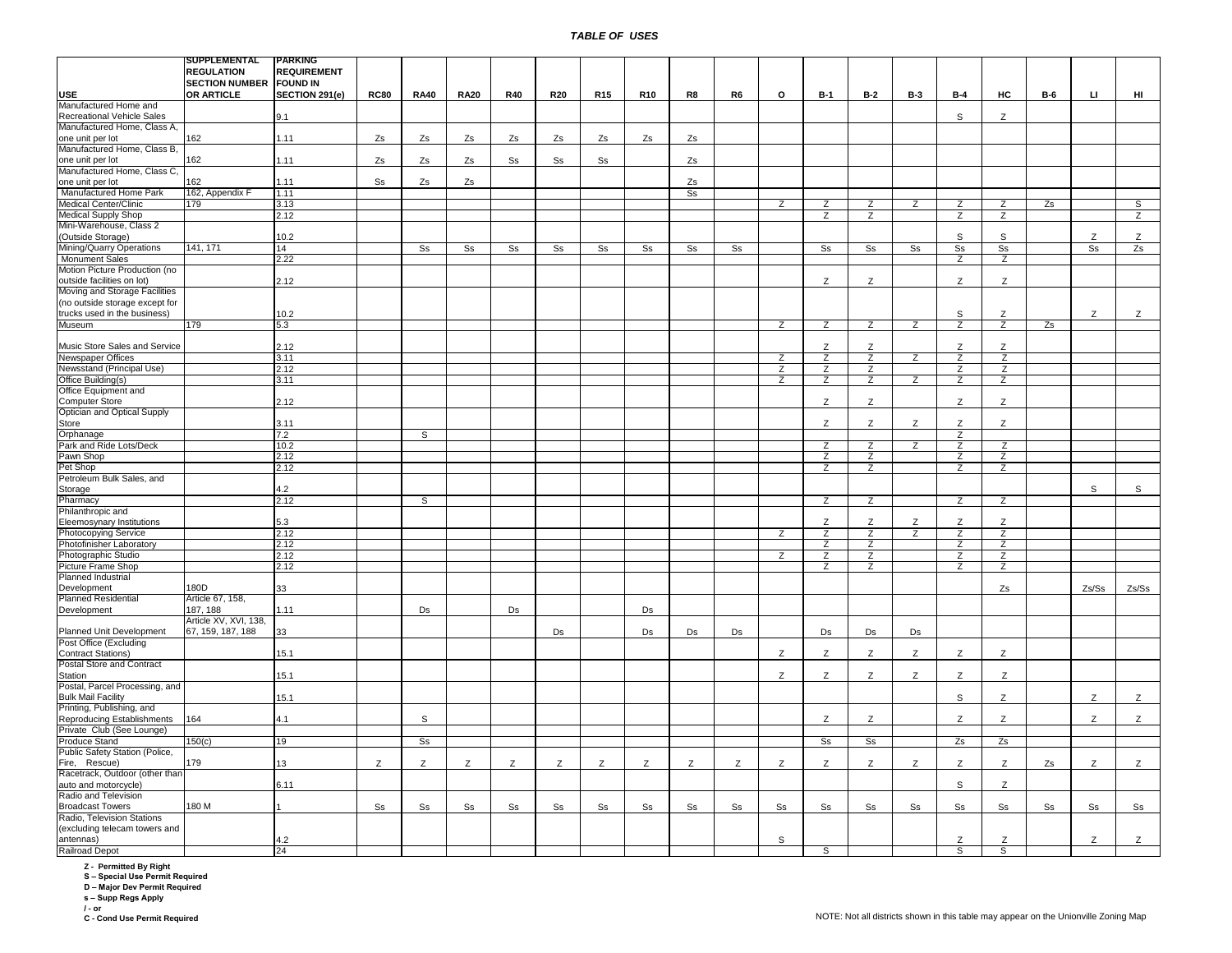|                                        | SUPPLEMENTAL                   | <b>PARKING</b>     |                |                |                                                     |                |                |                |                |                |    |                |                        |                                      |                |                |                |            |                |    |
|----------------------------------------|--------------------------------|--------------------|----------------|----------------|-----------------------------------------------------|----------------|----------------|----------------|----------------|----------------|----|----------------|------------------------|--------------------------------------|----------------|----------------|----------------|------------|----------------|----|
|                                        | <b>REGULATION</b>              | <b>REQUIREMENT</b> |                |                |                                                     |                |                |                |                |                |    |                |                        |                                      |                |                |                |            |                |    |
|                                        | <b>SECTION NUMBER FOUND IN</b> |                    |                |                |                                                     |                |                |                |                |                |    |                |                        |                                      |                |                |                |            |                |    |
|                                        |                                |                    |                |                |                                                     |                |                |                |                |                |    |                |                        |                                      |                |                |                |            |                |    |
| <b>USE</b>                             | OR ARTICLE                     | SECTION 291(e)     | <b>RC80</b>    | <b>RA40</b>    | <b>RA20</b>                                         | <b>R40</b>     | <b>R20</b>     | <b>R15</b>     | <b>R10</b>     | R8             | R6 | o              | $B-1$                  | <b>B-2</b>                           | <b>B-3</b>     | <b>B-4</b>     | HC             | <b>B-6</b> | ш              | HI |
| Railroad Terminal and Yards            |                                | 22                 |                |                |                                                     |                |                |                |                |                |    |                |                        |                                      |                |                |                |            | s,             | ड  |
| Real Estate Agency                     |                                | 3.11               |                |                |                                                     |                |                |                |                |                |    | Z              | Z                      | Z                                    | Z              | Z              | Z              |            |                |    |
| Recreation Centers and Sports          |                                |                    |                |                |                                                     |                |                |                |                |                |    |                |                        |                                      |                |                |                |            |                |    |
| Centers, Indoor, Public,               |                                |                    |                |                |                                                     |                |                |                |                |                |    |                |                        |                                      |                |                |                |            |                |    |
|                                        |                                |                    |                |                |                                                     |                |                |                |                |                |    |                |                        |                                      |                |                |                |            |                |    |
| Private or Non-Profit (e.g.,           |                                |                    |                |                |                                                     |                |                |                |                |                |    |                |                        |                                      |                |                |                |            |                |    |
| YMCA, Boys Club, Firing                |                                |                    |                |                |                                                     |                |                |                |                |                |    |                |                        |                                      |                |                |                |            |                |    |
| Range, etc.)                           |                                | 6.11               |                |                |                                                     |                |                |                |                |                |    |                | Z                      | Ζ                                    |                | Ζ              | Z              |            | Z              | Z  |
| Recreation Equipment Sales,            |                                |                    |                |                |                                                     |                |                |                |                |                |    |                |                        |                                      |                |                |                |            |                |    |
| Display Lots                           |                                | 2.21               |                |                |                                                     |                |                |                |                |                |    |                |                        |                                      |                | $\mathsf{s}$   | Z              |            |                |    |
| Recreation Facilities, Outdoor,        |                                |                    |                |                |                                                     |                |                |                |                |                |    |                |                        |                                      |                |                |                |            |                |    |
|                                        |                                |                    |                |                |                                                     |                |                |                |                |                |    |                |                        |                                      |                |                |                |            |                |    |
| Privately Owned (Parks,                |                                |                    |                |                |                                                     |                |                |                |                |                |    |                |                        |                                      |                |                |                |            |                |    |
| Playgrounds, Swimming Pools,           |                                |                    |                |                |                                                     |                |                |                |                |                |    |                |                        |                                      |                |                |                |            |                |    |
| Swim Clubs, Lodges,                    |                                |                    |                |                |                                                     |                |                |                |                |                |    |                |                        |                                      |                |                |                |            |                |    |
| Waterslides, Skateboard                |                                |                    |                |                |                                                     |                |                |                |                |                |    |                |                        |                                      |                |                |                |            |                |    |
| Parks, Paintball, etc.,                |                                |                    |                |                |                                                     |                |                |                |                |                |    |                |                        |                                      |                |                |                |            |                |    |
|                                        |                                |                    |                |                |                                                     |                |                |                |                |                |    |                |                        |                                      |                |                |                |            |                |    |
| excluding firing ranges both           |                                |                    |                |                |                                                     |                |                |                |                |                |    |                |                        |                                      |                |                |                |            |                |    |
| indoor and outdoor)                    |                                | 6.22               | S              | S              | s                                                   | S              | s              | S              | S              | S              | S  | S              | S                      | $\mathbb S$                          | S              | S              | Ζ              |            |                |    |
| Recreational Uses, Accessory 179       |                                |                    | $\overline{z}$ | $\overline{z}$ | $\overline{z}$                                      | $\overline{z}$ | $\overline{z}$ | $\overline{z}$ | $\overline{z}$ | $\overline{z}$ | Z  | $\overline{z}$ | $\overline{z}$         | $\overline{z}$                       | $\overline{z}$ | $\overline{z}$ | $\mathsf{Z}$   | Zs         | Z              | Z  |
| <b>Recycling Processing Facility</b>   |                                |                    |                |                |                                                     |                |                |                |                |                |    |                |                        |                                      |                |                |                |            |                |    |
| (Indoors)                              |                                | 4.11               |                |                |                                                     |                |                |                |                |                |    |                |                        |                                      |                | Ζ              | Z              |            | Z              | Z  |
| Recycling Station (Principal           |                                |                    |                |                |                                                     |                |                |                |                |                |    |                |                        |                                      |                |                |                |            |                |    |
|                                        |                                |                    |                |                |                                                     |                |                |                |                |                |    |                |                        |                                      |                |                |                |            |                |    |
| Use)                                   |                                | 2.21               |                |                |                                                     |                |                |                |                |                |    |                |                        |                                      |                | s              | Z              |            | Z              | Z  |
| Refrigerator or Large                  |                                |                    |                |                |                                                     |                |                |                |                |                |    |                |                        |                                      |                |                |                |            |                |    |
| Appliance Repair                       |                                | 4.12               |                |                |                                                     |                |                |                |                |                |    |                |                        |                                      |                | S              | Z              |            | Z              | Z  |
| Rehabilitation or Counseling           |                                |                    |                |                |                                                     |                |                |                |                |                |    |                |                        |                                      |                |                |                |            |                |    |
| Services                               |                                | 3.13               |                |                |                                                     |                |                |                |                |                |    | Z              | Z                      | Z                                    | Z              | Z              | z              |            |                |    |
|                                        |                                |                    |                |                |                                                     |                |                |                |                |                |    |                |                        |                                      |                |                |                |            |                |    |
| Rental Center, Class 1                 |                                | 2.12               |                |                |                                                     |                |                |                |                |                |    |                | $\overline{z}$         | $\overline{z}$                       |                | $\overline{z}$ | $\overline{z}$ |            |                |    |
| Rental Center, Class 2                 |                                | 2.22               |                |                |                                                     |                |                |                |                |                |    |                |                        |                                      |                | S              | $\overline{z}$ |            |                |    |
| Research, Development or               |                                |                    |                |                |                                                     |                |                |                |                |                |    |                |                        |                                      |                |                |                |            |                |    |
| <b>Testing Services</b>                |                                | 3.22               |                |                |                                                     |                |                |                |                |                |    |                |                        |                                      |                | Z              | Z              |            | Z              | Z  |
| Restaurant (Principal Use,             |                                |                    |                |                |                                                     |                |                |                |                |                |    |                |                        |                                      |                |                |                |            |                |    |
| includes drive-in and drive-           |                                |                    |                |                |                                                     |                |                |                |                |                |    |                |                        |                                      |                |                |                |            |                |    |
|                                        |                                |                    |                |                |                                                     |                |                |                |                |                |    |                |                        |                                      |                |                |                |            |                |    |
| thru)                                  |                                | 8.200/8.400        |                |                |                                                     |                |                |                |                |                |    |                | Z                      | Z                                    |                | Z              | Z              |            |                |    |
| Retail Sales (total floor area         |                                |                    |                |                |                                                     |                |                |                |                |                |    |                |                        |                                      |                |                |                |            |                |    |
| greater than 50,000 sq/ft)             | 180N                           | 2.12               |                |                |                                                     |                |                |                |                |                |    |                | S <sub>S</sub>         | S <sub>S</sub>                       | S <sub>S</sub> | S <sub>S</sub> | Ss             |            |                |    |
| Retail Sales, Misc.                    |                                | 2.12               |                |                |                                                     |                |                |                |                |                |    |                | z                      | Z                                    | Z              | Z              |                |            |                |    |
| Riding Stable/Academy                  | 175                            | 6.24               | Zs             | Zs             | S <sub>S</sub>                                      | Zs             | s <sub>s</sub> |                |                |                |    |                |                        |                                      |                |                |                |            |                |    |
|                                        |                                |                    |                |                |                                                     |                |                |                |                |                |    |                |                        |                                      |                |                |                |            |                |    |
| Rooming and Boarding                   |                                |                    |                |                |                                                     |                |                |                |                |                |    |                |                        |                                      |                |                |                |            |                |    |
| Houses                                 |                                | 1.51               |                | s              |                                                     |                |                |                | S              |                |    |                |                        | Z                                    | Z              | Z              |                |            |                |    |
| Satellite Dish 1 meter or less in      |                                |                    |                |                |                                                     |                |                |                |                |                |    |                |                        |                                      |                |                |                |            |                |    |
| diameter (39.37 inches)                | 150(c)(5)                      |                    |                |                | ntial, commercial, and industrial zoning districts. |                |                |                |                |                |    |                |                        |                                      |                |                |                |            |                |    |
| Satellite Dish 1.001-2 meters          |                                |                    |                |                |                                                     |                |                |                |                |                |    |                |                        |                                      |                |                |                |            |                |    |
|                                        |                                |                    |                |                |                                                     |                |                |                |                |                |    |                |                        |                                      |                |                |                |            |                |    |
| or less in diameter (78.74             |                                |                    |                |                |                                                     |                |                |                |                |                |    |                |                        |                                      |                |                |                |            |                |    |
| inches)                                | $150(c)(6)$ , $150(c)(7)$      |                    | Zs             | Zs             | Zs                                                  | Zs             | Zs             | Zs             | Zs             | Zs             | Zs | Zs             |                        | it in commercial & industrial zones. |                |                |                |            |                |    |
| Satellite Dish 2 meters up to          |                                |                    |                |                |                                                     |                |                |                |                |                |    |                |                        |                                      |                |                |                |            |                |    |
| 14 feet in diameter                    | 150(c)(7), 179                 |                    | Zs             | Zs             | Zs                                                  | Zs             | Zs             | Zs             | Zs             | Zs             | Zs | Zs             | Zs                     | Zs                                   | Zs             | Zs             | Zs             | Zs         | Zs             | Zs |
| Sawmill Operations, Portable           |                                |                    |                | S              |                                                     |                |                |                |                |                |    |                |                        |                                      |                |                |                |            | $\overline{z}$ | Z  |
| School for the Arts                    | 179                            | 5.12               |                |                |                                                     |                |                |                |                |                |    | $\overline{z}$ | $\overline{z}$         | $\overline{z}$                       |                | $\overline{z}$ |                | Zs         |                |    |
|                                        |                                |                    |                |                |                                                     |                |                |                |                |                |    |                |                        |                                      |                |                |                |            |                |    |
| School, Home (See Home                 |                                |                    |                |                |                                                     |                |                |                |                |                |    |                |                        |                                      |                |                |                |            |                |    |
| Occupation)                            |                                |                    |                |                |                                                     |                |                |                |                |                |    |                |                        |                                      |                |                |                |            |                |    |
| School, Vocational/Seminary            | 179                            | 5.12               |                |                |                                                     |                |                |                |                |                |    | s              | Z                      | $\overline{z}$                       |                | $\mathsf{Z}$   | Z              | Zs         |                |    |
| Schools, Elementary and                |                                |                    |                |                |                                                     |                |                |                |                |                |    |                |                        |                                      |                |                |                |            |                |    |
| Junior High (Public and                |                                |                    |                |                |                                                     |                |                |                |                |                |    |                |                        |                                      |                |                |                |            |                |    |
|                                        | 179                            | 5.11               | Z              | Z              | Z                                                   | Z              | Z              | Z              | Z              | Z              | Z  | Z              | Z                      | Z                                    | Z              | Z              | Z              |            |                |    |
| Private)                               |                                |                    |                |                |                                                     |                |                |                |                |                |    |                |                        |                                      |                |                |                | Zs         |                |    |
| Schools, Senior High (Public           |                                |                    |                |                |                                                     |                |                |                |                |                |    |                |                        |                                      |                |                |                |            |                |    |
| and Private)                           | 179                            | 5.11               | Z              | Z              | Z                                                   | Z              | Z              | Z              | Z              | Z              | Z  | Z              | $\mathsf Z$            | Z                                    | Z              | Z              | $\mathsf Z$    | Zs         |                |    |
| Schools, Sports Instructional          | 179                            | 5.12               |                |                |                                                     |                |                |                |                |                |    |                | $\overline{z}$         | $\overline{z}$                       |                | $\overline{z}$ | $\overline{z}$ | Zs         |                |    |
| Second-Hand, Swap and                  |                                |                    |                |                |                                                     |                |                |                |                |                |    |                |                        |                                      |                |                |                |            |                |    |
| <b>Consignment Stores</b>              |                                | 2.12               |                |                |                                                     |                |                |                |                |                |    |                | Z                      | Z                                    |                | Z              | Z              |            |                |    |
|                                        |                                |                    |                |                |                                                     |                |                |                |                |                |    |                |                        |                                      |                |                |                |            |                |    |
| Shoe Store and Shoe Repair             |                                | 2.12               |                |                |                                                     |                |                |                |                |                |    |                | Ζ                      | z                                    |                | z              | Z              |            |                |    |
|                                        |                                |                    |                |                |                                                     |                |                |                |                |                |    |                |                        |                                      |                |                |                |            |                |    |
| Shopping Center - Class A              |                                |                    |                |                |                                                     |                |                |                |                |                |    |                |                        |                                      |                |                |                |            |                |    |
| (up to 25,000 - 120,000 sq. ft.) 180 N |                                | 4.11               |                |                |                                                     |                |                |                |                |                |    |                | $\texttt{S}\texttt{s}$ | S <sub>S</sub>                       |                | $\rm{Ss}$      | Z              |            |                |    |
| Shopping Center - Class B              |                                |                    |                |                |                                                     |                |                |                |                |                |    |                |                        |                                      |                |                |                |            |                |    |
|                                        | 180N                           |                    |                |                |                                                     |                |                |                |                |                |    |                |                        |                                      |                |                |                |            |                |    |
| (over 120,000 sq. ft.)                 |                                | 4.11               |                |                |                                                     |                |                |                |                |                |    |                |                        |                                      |                | Ss             | Z              |            |                |    |
| Sign and Banner Shop                   |                                | 2.12               |                |                |                                                     |                |                |                |                |                |    |                | Z                      | $\overline{z}$                       |                | Z              | $\overline{z}$ |            |                |    |
| Silvicultural Operations (less         |                                |                    |                |                |                                                     |                |                |                |                |                |    |                |                        |                                      |                |                |                |            |                |    |
| than 10 acres)                         |                                | 14                 | Z              | Z              | Z                                                   | Z              | Z              | Z              | Z              |                |    |                |                        |                                      |                |                |                |            |                |    |

**Z - Permitted By Right S – Special Use Permit Required D – Major Dev Permit Required s – Supp Regs Apply**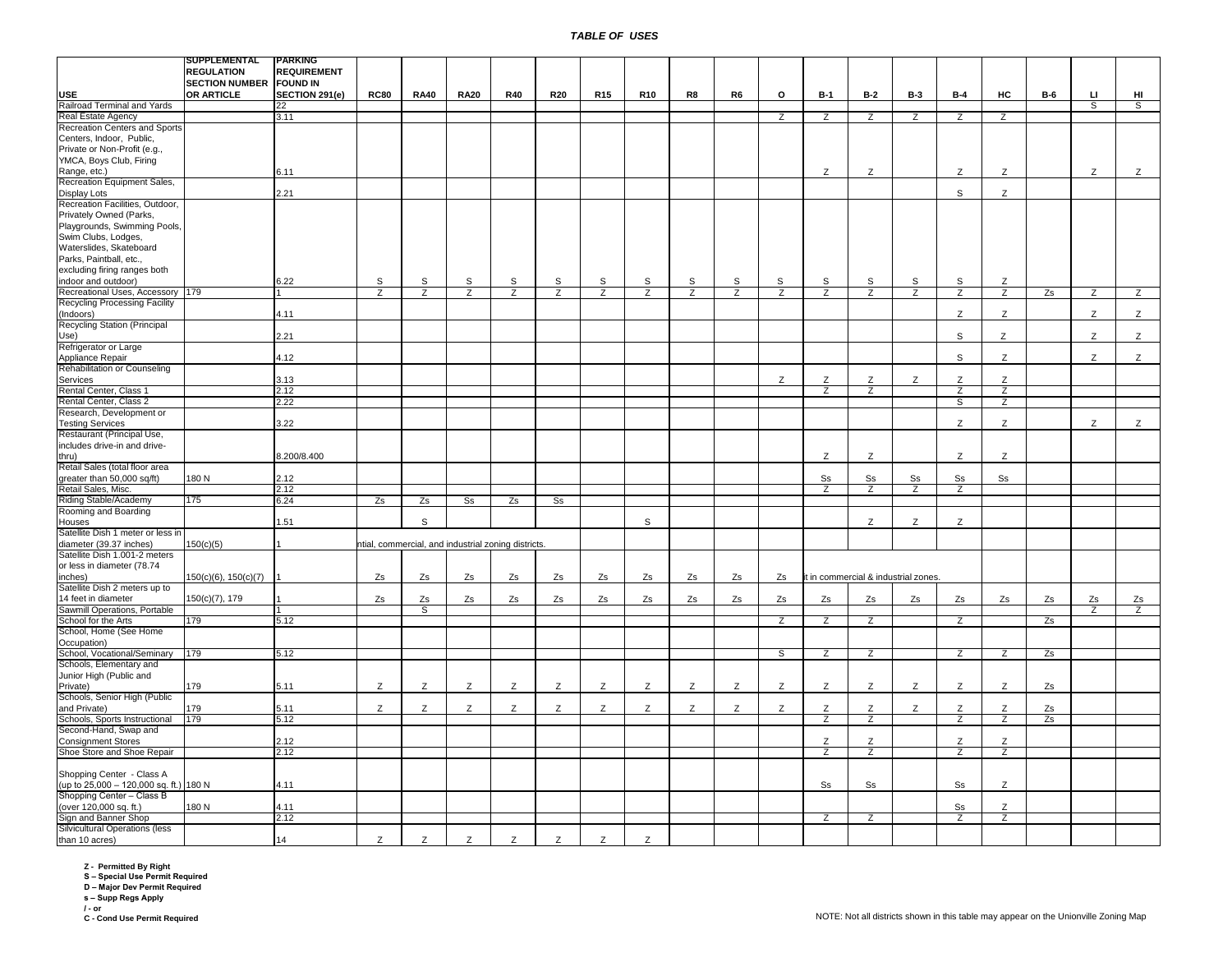|                                             | SUPPLEMENTAL                   | PARKING            |                |                |                |                |                |                 |                 |                |                |                |                |                |                |                |                |       |                |                |
|---------------------------------------------|--------------------------------|--------------------|----------------|----------------|----------------|----------------|----------------|-----------------|-----------------|----------------|----------------|----------------|----------------|----------------|----------------|----------------|----------------|-------|----------------|----------------|
|                                             | <b>REGULATION</b>              | <b>REQUIREMENT</b> |                |                |                |                |                |                 |                 |                |                |                |                |                |                |                |                |       |                |                |
|                                             | <b>SECTION NUMBER FOUND IN</b> |                    |                |                |                |                |                |                 |                 |                |                |                |                |                |                |                |                |       |                |                |
| <b>USE</b>                                  | <b>OR ARTICLE</b>              | SECTION 291(e)     | <b>RC80</b>    | <b>RA40</b>    | <b>RA20</b>    | <b>R40</b>     | <b>R20</b>     | R <sub>15</sub> | R <sub>10</sub> | R8             | R <sub>6</sub> | o              | $B-1$          | B-2            | <b>B-3</b>     | $B-4$          | HC             | $B-6$ | $\sqcup$       | HI             |
| Solid Waste Vehicle Storage                 |                                |                    |                |                |                |                |                |                 |                 |                |                |                |                |                |                |                |                |       |                |                |
| Facility                                    |                                | 10.2               |                |                |                |                |                |                 |                 |                |                |                |                |                |                |                | Z              |       | Z              | Z              |
| Sporting Goods and<br>Sporting Apparel Shop |                                | 2.12               |                |                |                |                |                |                 |                 |                |                |                | Z              | Z              |                | Z              | Z              |       |                |                |
| <b>Stationery Store</b>                     |                                | 2.12               |                |                |                |                |                |                 |                 |                |                |                | Z              | Z              |                | Z              | Ζ              |       |                |                |
| Stock or Security Brokerage                 |                                |                    |                |                |                |                |                |                 |                 |                |                |                |                |                |                |                |                |       |                |                |
|                                             |                                |                    |                |                |                |                |                |                 |                 |                |                |                |                |                |                |                |                |       |                |                |
| Firm                                        |                                | 3.11               |                |                |                |                |                |                 |                 |                |                | Z              | Z              | Z              | Z              | Z              | Z              |       |                |                |
| Stockyards, Slaughterhouses,                |                                |                    |                |                |                |                |                |                 |                 |                |                |                |                |                |                |                |                |       |                |                |
| <b>Rendering Plants</b>                     |                                |                    |                |                |                |                |                |                 |                 |                |                |                |                |                |                |                |                |       | $\mathbb S$    | $\mathbb S$    |
| <b>Street Vendors</b>                       | 180K                           |                    |                |                |                |                |                |                 |                 |                |                |                | z              | z              |                | z              | S              |       |                |                |
|                                             | Article VI, Part II;           |                    |                |                |                |                |                |                 |                 |                |                |                |                |                |                |                |                |       |                |                |
|                                             | Article V; Article             |                    |                |                |                |                |                |                 |                 |                |                |                |                |                |                |                |                |       |                |                |
| Subdivisions, Major                         | VI:180A.                       | 1.11               | DS/s           | DS/s           | DS/s           | DS/s           | DS/s           | DS/s            | DS/s            | DS/s           | DS/s           | DS/s           | DS/s           | DS/s           | DS/s           | DS/s           | Ss             | DS/s  | DS/s           | DS/s           |
|                                             | Article VI, Part II;           |                    |                |                |                |                |                |                 |                 |                |                |                |                |                |                |                |                |       |                |                |
|                                             | Article V; Article VI;         |                    |                |                |                |                |                |                 |                 |                |                |                |                |                |                |                |                |       |                |                |
| Subdivisions, Minor                         | 180 A,                         | 1.11               | Zs             | Zs             | Zs             | Zs             | Zs             | Zs              | Zs              | Zs             | Zs             | Zs             | Zs             | Zs             | Zs             | Zs             | Zs             | Zs    | Zs             | Zs             |
| Swimming Pool, Hot Tub                      |                                |                    |                |                |                |                |                |                 |                 |                |                |                |                |                |                |                |                |       |                |                |
| Sales, Service and Supplies                 |                                | 2.12               |                |                |                |                |                |                 |                 |                |                |                |                | S              |                | S              | Z              |       |                |                |
| Tailor and Alteration Store                 |                                | 2.12               |                |                |                |                |                |                 |                 |                |                |                | $\overline{z}$ | $\overline{z}$ |                | $\overline{z}$ | $\overline{z}$ |       |                |                |
| Tanning and Nail Salon                      |                                |                    |                |                |                |                |                |                 |                 |                |                |                |                |                |                |                |                |       |                |                |
| (Principal Use)                             |                                | 2.12               |                |                |                |                |                |                 |                 |                |                |                | Z              | Z              |                | Z              | Ζ              |       |                |                |
| <b>Tattoo Parlor</b>                        |                                | 2.12               |                |                |                |                |                |                 |                 |                |                |                | S              | S              |                | S              | Z              |       |                |                |
| <b>Tax Preparation Service</b>              |                                | 3.11               |                |                |                |                |                |                 |                 |                |                | z              | Z              | $\overline{z}$ | Z              | Z              | Ζ              |       |                |                |
| Taxi Cab Company                            |                                | 10.2               |                |                |                |                |                |                 |                 |                |                |                |                |                |                |                | z              |       | z              | $\overline{z}$ |
| Taxidermist                                 |                                | 2.12               |                |                |                |                |                |                 |                 |                |                |                | Z              | Z              |                | Z              | $\overline{z}$ |       |                |                |
|                                             |                                |                    |                |                |                |                |                |                 |                 |                |                |                |                |                |                |                |                |       |                |                |
| Telecommunications Antennae                 |                                |                    |                |                |                |                |                |                 |                 |                |                |                |                |                |                |                |                |       |                |                |
| on Existing Towers and                      | 179, 180E, 180F,               |                    |                |                |                |                |                |                 |                 |                |                |                |                |                |                |                |                |       |                |                |
| <b>Equipment Buildings</b>                  | 180G                           |                    | Zs/Ss          | Zs/Ss          | Zs/Ss          | Zs/Ss          | Zs/Ss          | Zs/Ss           | Zs/Ss           | Zs/Ss          | Zs/Ss          | Zs/Ss          | Zs/Ss          | Zs/Ss          | Zs/Ss          | Zs/Ss          | Zs/Ss          | Zs/Ss | Zs/Ss          | Zs/Ss          |
| <b>Telecommunications Towers</b>            | 179, 180E, 180F,               |                    |                |                |                |                |                |                 |                 |                |                |                |                |                |                |                |                |       |                |                |
| and Facilities (new)                        | 180G                           |                    | S <sub>S</sub> | S <sub>S</sub> | S <sub>S</sub> | S <sub>S</sub> | S <sub>S</sub> | S <sub>S</sub>  | S <sub>S</sub>  | S <sub>S</sub> | S <sub>S</sub> | Ss             | Zs             | Zs             | Zs             | Zs             | Zs             | Zs    | Zs             | Zs             |
| <b>Temporary Structures (Other</b>          |                                |                    |                |                |                |                |                |                 |                 |                |                |                |                |                |                |                |                |       |                |                |
| than Residences)                            | 167, 179                       | 23                 | Zs             | Zs             | Zs             | Zs             | Zs             | Zs              | Zs              | Zs             | Zs             | Zs             | Zs             | Zs             | Zs             | Zs             | Zs             | Zs    | Zs             | Zs             |
| Textile Machinery Sales and                 |                                |                    |                |                |                |                |                |                 |                 |                |                |                |                |                |                |                |                |       |                |                |
| Service                                     |                                | 2.12               |                |                |                |                |                |                 |                 |                |                |                |                |                |                | S              | Z              |       | Z              | Z              |
| Theater, Indoor Movie                       |                                | 6.12               |                |                |                |                |                |                 |                 |                |                |                | z              | Z              |                | Z              | $\overline{z}$ |       |                |                |
| Theater, Outdoor Movie                      |                                | 6.26               |                |                |                |                |                |                 |                 |                |                |                |                |                |                | S              | Z              |       |                |                |
| Tire Recap or Repair Facility               |                                | 2.22               |                |                |                |                |                |                 |                 |                |                |                |                |                |                | s              | Z              |       | $\overline{z}$ | Z              |
| <b>Tobacco Shops</b>                        |                                | 2.12               |                |                |                |                |                |                 |                 |                |                |                | $\overline{z}$ | Z              |                | $\overline{z}$ | $\overline{z}$ |       |                |                |
| <b>Tourist Home</b>                         |                                | 1.53               |                | S              | S              |                |                |                 | s               |                |                |                |                | $\overline{z}$ | $\overline{z}$ | $\overline{z}$ |                |       |                |                |
| <b>Tourist Information Office</b>           |                                | 3.11               |                |                |                |                |                |                 |                 |                |                | $\overline{z}$ | $\overline{z}$ | $\overline{z}$ | $\overline{z}$ | $\overline{z}$ | Z              |       |                |                |
| Townhouse (See Dwelling,                    |                                |                    |                |                |                |                |                |                 |                 |                |                |                |                |                |                |                |                |       |                |                |
| Multi-Family)                               |                                |                    |                |                |                |                |                |                 |                 |                |                |                |                |                |                |                |                |       |                |                |
| Toy Shop (See Hobby, Toy,                   |                                |                    |                |                |                |                |                |                 |                 |                |                |                |                |                |                |                |                |       |                |                |
| and Craft Shop)                             |                                |                    |                |                |                |                |                |                 |                 |                |                |                |                |                |                |                |                |       |                |                |
| <b>Travel Agency</b>                        |                                | 3.11               |                |                |                |                |                |                 |                 |                |                | $\overline{z}$ | $\overline{z}$ | $\overline{z}$ | $\overline{z}$ | $\overline{z}$ | $\overline{z}$ |       |                |                |
| Trophy and Plaque Shop                      |                                |                    |                |                |                |                |                |                 |                 |                |                |                | $\overline{z}$ | $\overline{z}$ |                | $\overline{z}$ | $\overline{z}$ |       |                |                |
| <b>Truck Terminal or Tractor</b>            |                                | 2.12               |                |                |                |                |                |                 |                 |                |                |                |                |                |                |                |                |       |                |                |
| <b>Trailer Truck Transfer</b>               |                                |                    |                |                |                |                |                |                 |                 |                |                |                |                |                |                |                |                |       |                |                |
| <b>Companies/Transfer Lots</b>              |                                | 10.2               |                |                |                |                |                |                 |                 |                |                |                |                |                |                |                |                |       | Z              | Z              |
|                                             |                                |                    |                |                |                |                |                |                 |                 |                |                |                |                |                |                |                | Z              |       |                |                |
| Truck and Utility Trailer Rental            |                                |                    |                |                |                |                |                |                 |                 |                |                |                |                |                |                |                |                |       |                |                |
| Facility                                    |                                | 5.12               |                |                |                |                |                |                 |                 |                |                |                |                |                |                | S              | Z              |       | Z              | Z              |
| <b>Truck Driving School</b>                 |                                | 5.12               |                |                |                |                |                |                 |                 |                |                |                |                |                |                | ड              | Z              |       | $\overline{z}$ | Z              |
| <b>Truck Stop</b>                           |                                | 5.12               |                |                |                |                |                |                 |                 |                |                |                |                |                |                | $\overline{s}$ | $\overline{z}$ |       | $\overline{z}$ | $\overline{z}$ |
| <b>Truck Washing Facility</b>               |                                | 9.5                |                |                |                |                |                |                 |                 |                |                |                |                |                |                | S              | Z              |       | $\overline{z}$ | $\overline{z}$ |
| <b>Upholstery Shop</b>                      |                                | 2.12               |                |                |                |                |                |                 |                 |                |                |                | Z              | Z              |                | z              | Z              |       |                |                |
| Utility Facilities, (County owned           |                                |                    |                |                |                |                |                |                 |                 |                |                |                |                |                |                |                |                |       |                |                |
| and operated)                               | 179                            |                    | Z              | Z              | Ζ              | Z              | Ζ              | Z               | Z               | Ζ              | Z              | Z              | Z              | Z              | Z              | Z              | Z              | Zs    | Z              | Z              |
| Utility Facilities,                         |                                |                    |                |                |                |                |                |                 |                 |                |                |                |                |                |                |                |                |       |                |                |
| Community/Regional                          |                                |                    |                |                |                |                |                |                 |                 |                |                |                |                |                |                |                |                |       | $\mathsf S$    | $\mathsf S$    |
| Utility Facilities, Electric                |                                |                    |                |                |                |                |                |                 |                 |                |                |                |                |                |                |                |                |       |                |                |
| Substations                                 | 177                            |                    | Zs             | Zs             | Zs             | Zs             | Zs             | Zs              | Zs              | Zs             | Zs             | Zs             | Zs             | Zs             | Zs             | Zs             | Zs             | Zs    | Zs             | Zs             |
| Utility Facilities, Neighborhood 179        |                                |                    | Z              | Z              | Z              | $\overline{z}$ | Z              | $\overline{z}$  | Z               | Z              | Z              | Z              | Z              | $\overline{z}$ | Z              | Z              | Z              | Z     | Z              | Z              |
| Variety Store                               |                                | 2.12               |                |                |                |                |                |                 |                 |                |                |                | $\overline{z}$ | $\overline{z}$ |                | $\overline{z}$ | $\overline{z}$ |       |                |                |
| Vending Companies                           |                                | 2.22               |                |                |                |                |                |                 |                 |                |                |                |                |                |                | S              | $\overline{z}$ |       | $\overline{z}$ | $\overline{z}$ |
| Veterinarian Office (See                    |                                |                    |                |                |                |                |                |                 |                 |                |                |                |                |                |                |                |                |       |                |                |
| Animal Hospital)                            |                                |                    |                |                |                |                |                |                 |                 |                |                |                |                |                |                |                |                |       |                |                |
| Video Rental and Sales                      |                                | 2.12               |                |                |                |                |                |                 |                 |                |                |                | Ζ              | Ζ              |                | Ζ              | z              |       |                |                |
| Vocational Workshop Facility                |                                |                    |                |                |                |                |                |                 |                 |                |                |                |                |                |                |                |                |       |                |                |
|                                             |                                |                    |                |                |                |                |                |                 |                 |                |                |                | Ζ              | Ζ              |                | Ζ              | Ζ              |       |                |                |

**Z - Permitted By Right S – Special Use Permit Required D – Major Dev Permit Required s – Supp Regs Apply**